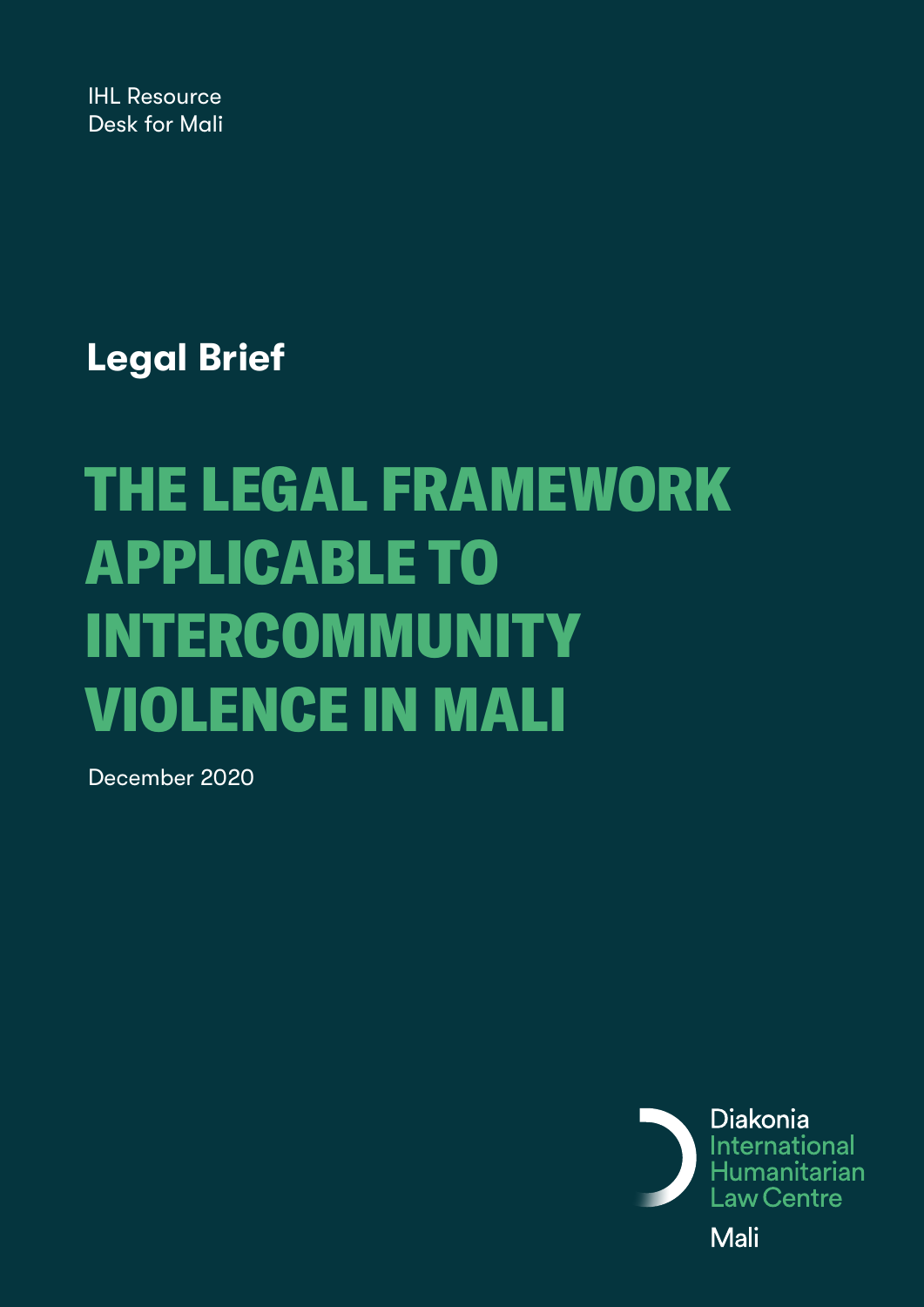# **TABLE OF CONTENTS**

| A. The responsibility to prosecute those responsible for inter-community violence15 |  |
|-------------------------------------------------------------------------------------|--|
|                                                                                     |  |
|                                                                                     |  |
|                                                                                     |  |
|                                                                                     |  |
|                                                                                     |  |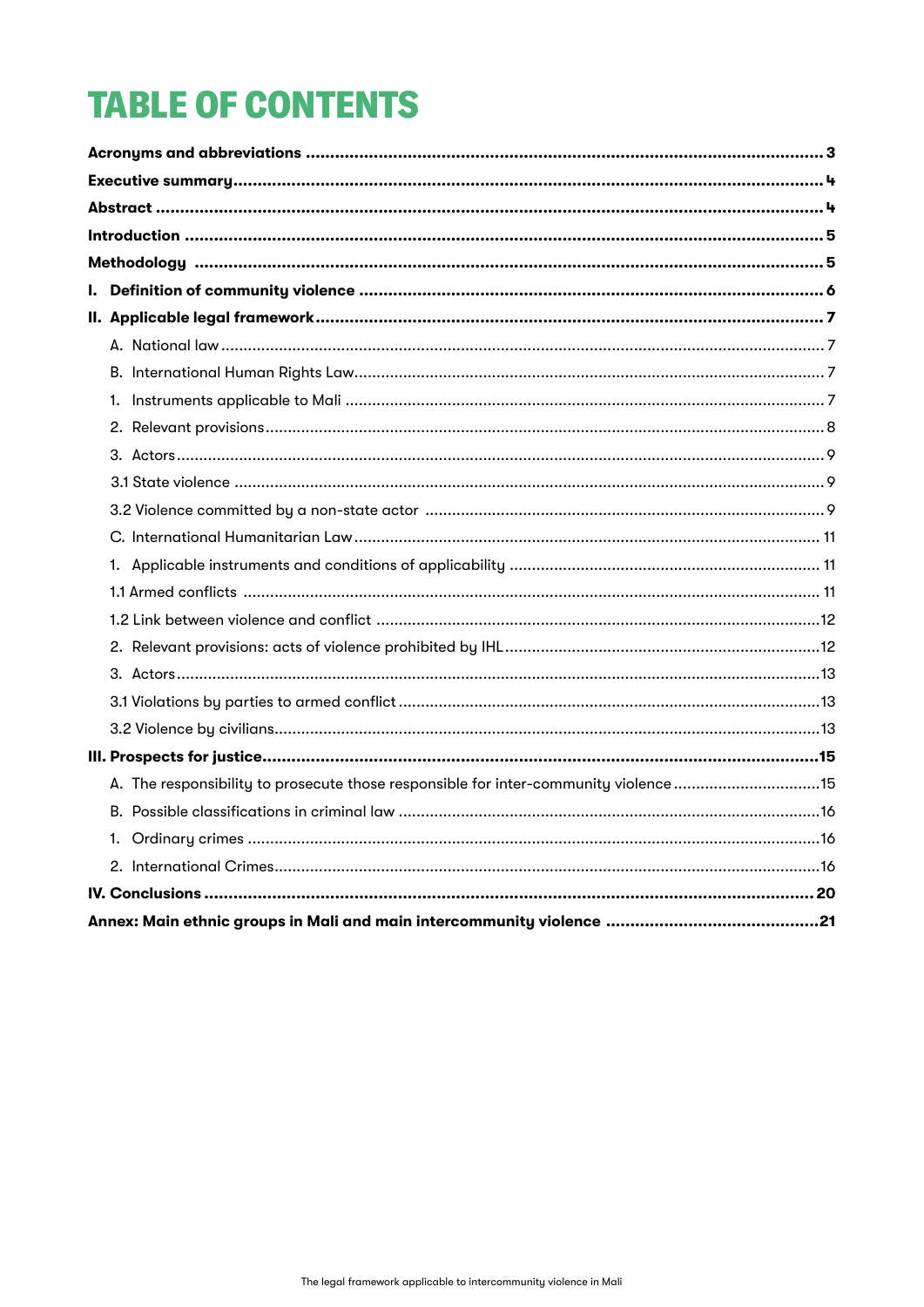# <span id="page-2-0"></span>ACRONYMS AND ABBREVIATIONS

**AP:** Additional Protocol to the Geneva Conventions of 1949 **FAMa:** Malian Armed Forces **IAC:** International Armed Conflict **ICC:** International Criminal Court **ICCPR:** International Covenant on Civil and Political Rights **ICESCR:** International Covenant on Economic, Social and Cultural Rights **ICRC:** International Committee of the Red Cross **ICTY:** International Criminal Tribunal for the former Yugoslavia **IHL:** International Humanitarian Law **IHRL:** International Human Rights Law **MINUSMA:** United Nations Multidimensional Integrated Stabilization Mission in Mali **NIAC:** Non-international Armed Conflict **UN: United Nations UNJHRO:** United Nations Joint Human Rights Office **WHO:** World Health Organization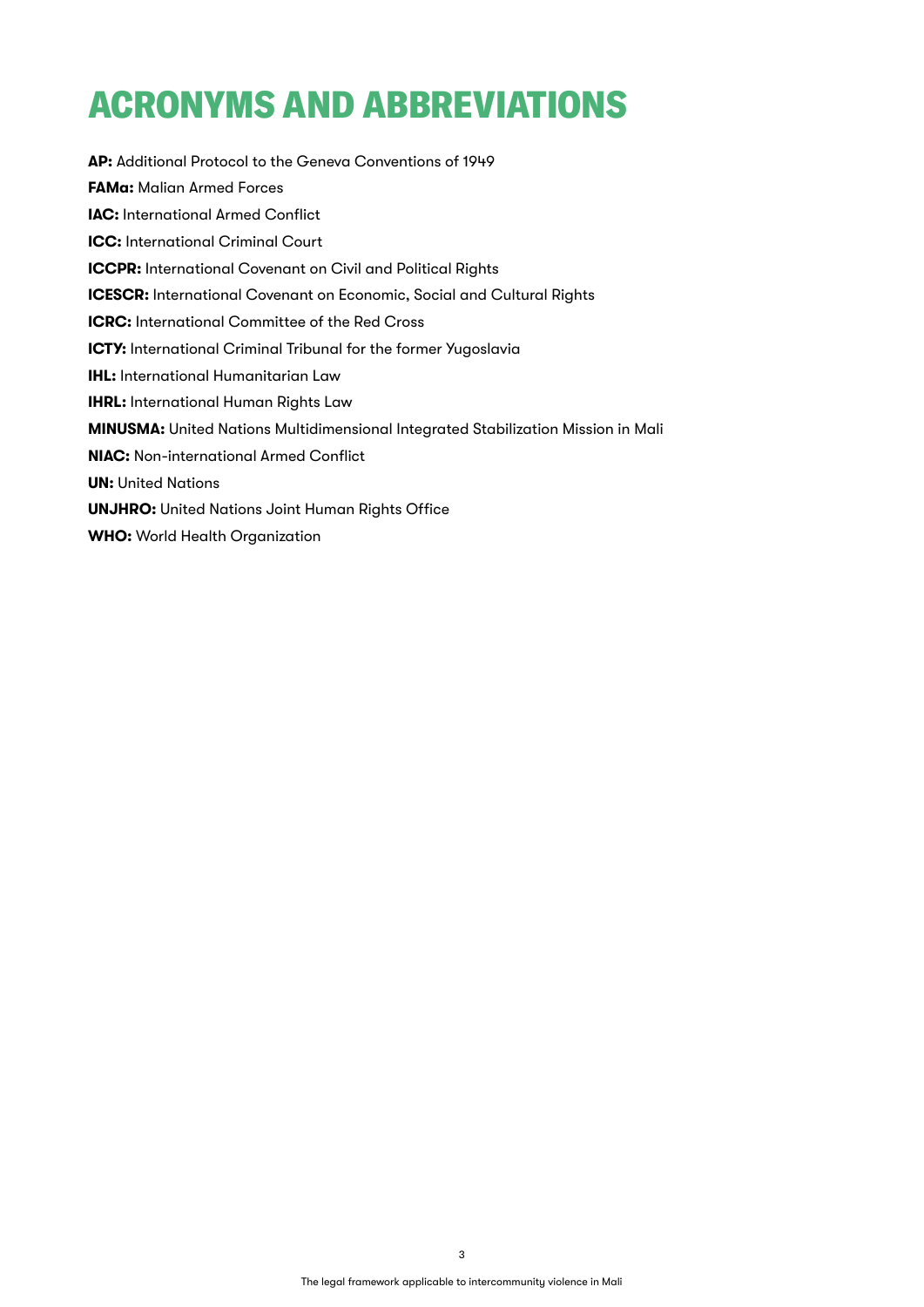### <span id="page-3-0"></span>EXECUTIVE SUMMARY

Violence across community lines has accelerated in recent years, intensifying the scale and complexity of humanitarian challenges in Mali and in the Sahel region. This violence has not only left scores dead but also caused massive internal displacement of people in the central and northern parts of Mali. The dynamics of intercommunity violence in Mali, often planned and coordinated, and carried out with automatic weapons, as noted in various United Nations' reports, are not necessarily related to the ongoing armed conflict.

This study sheds light on various legal questions related to intercommunity violence that has been evolving steadily over the recent years in Mali. In addition to constituting violations of Human Rights and / or the Malian law, the intercommunity violence is also covered and prohibited by International Humanitarian Law (IHL). The analysis in this note therefore examines the dynamics of intercommunity violence committed in Mali over the recent years to clarify the legal framework applicable to this violence. Better understanding the key legal questions pertaining to this violence is central to developing appropriate justice responses.

In fact, intercommunity violence could be prosecuted by the Malian, foreign courts or the International Criminal Court (ICC) as international crimes (crimes against humanity, war crimes or crime of genocide) provided that they meet the legal requirements of these crimes. It is primarily the Malian government that has the obligation to investigate and prosecute the perpetrators of this violence. Thus, the analysis highlights the essential role of the newly established Specialized Judicial Unit against Terrorism and Transnational Organized Crime in ensuring that those responsible for intercommunity violence in Mali are appropriately held to account. This study further underlines the importance of complementarity between national jurisdictions and the ICC, which also has jurisdiction over crimes referred to by the Rome Statute committed on the territory of Mali or by Malian citizens since 2012.

This study has significant practical consequences, for the humanitarian community for their advocacy work, and those who seek to assist effective prosecution of this violence, but particularly for the Malian government that must take appropriate measures to ensure that perpetrators of this violence are brought to justice, in full compliance with national and international legal standards. While this study provides useful insight into the legal response to this violence, it also makes recommendations to the government to put in place appropriate measures for the protection of civilian populations in order to curb the cycle of recurrent intercommunity violence in Mali.

### ABSTRACT

Intercommunity violence has become recurrent in Mali in recent years. Violent events and deaths linked to this violence have increased in 2019, particularly in the centre of the country. In addition to constituting violations of Human Rights and/or Malian law, this inter-community violence could also be covered and prohibited by International Humanitarian Law (IHL). This brief clarifies the law applicable to inter-community violence in Mali. The question of which legal framework is applicable to such violence is particularly relevant in the context of possible legal proceedings. Indeed, inter-community violence could be prosecuted by Malian, foreign or international courts as international crimes (crimes against humanity, war crimes or genocide) provided that they meet the corresponding legal definitions.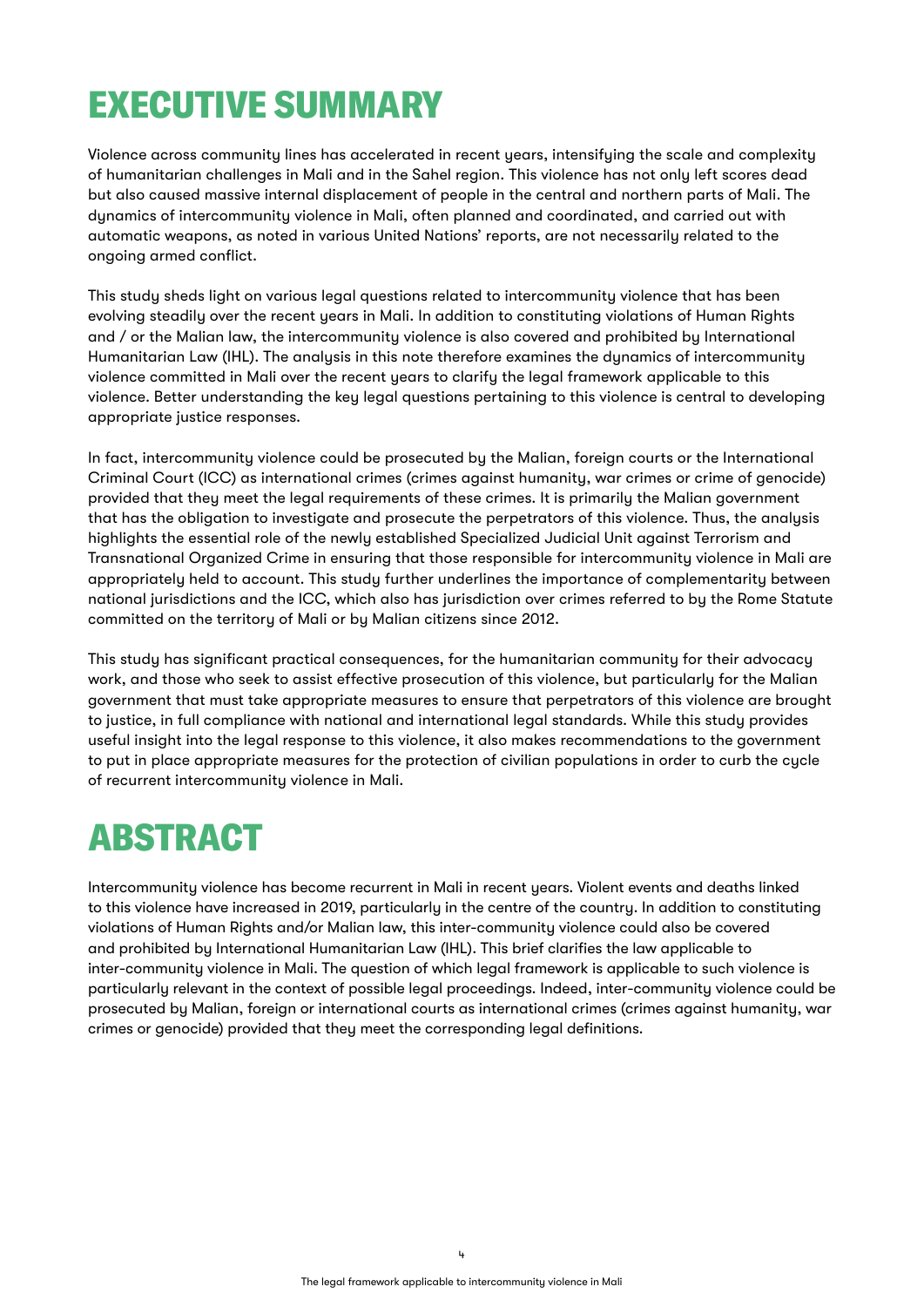### <span id="page-4-0"></span>INTRODUCTION

Mali has been facing armed conflict since 2012, leading to an unprecedented complex multidimensional security crisis. Millions of people in Mali and the Sahel region continue to suffer the consequences of this conflict, with recurrent violations of International Humanitarian Law (IHL) and Human Rights, particularly in the centre and north of the country. $^1$  In recent years, and particularly in 2019, this humanitarian crisis has been aggravated by intercommunity violence leading to an appalling level of brutality and a growing number of civilian victims often exposed because of their belonging to a particular ethnic group. $^{\text{2}}$  This often widespread violence, particularly in northern and central Mali, has often led to massive internal displacement of people in the country and in the Sahel region.

The increase of intercommunity violence in Mali in 2019, often planned and coordinated, and sometimes carried out with automatic weapons, $^3$  has heightened the need for clarification of the legal framework applicable to this violence, not only to support the government in ensuring that perpetrators are brought to justice, but also to support the humanitarian community in its advocacy work.

The aim of this research is to clarify the law applicable to intercommunity violence, which is not necessarily covered by IHL even if it took place in a country affected by one or more armed conflicts, such as in Mali.

This study therefore aims to provide answers to various legal questions relating to intercommunity violence and especially concerning the applicability of IHL to such violence in Mali. It will also make it possible to identify shortcomings and adapt existing national legal norms on intercommunity violence in the Malian national legislation.

### METHODOLOGY

This study is heavily based on information included in various reports by national and international organisations, as well as other secondary sources, on intercommunity violence committed by different actors in Mali. The complexity and fluidity of intercommunity violence in the context of Mali, particularly in the centre of the country, makes it impossible to have complete and reliable information on the *modus operandi* of the perpetrators of this violence." Therefore, this study does not claim to be exhaustive in its analysis of inter-community violence, particularly the level of organisation of the actors involved in the centre of Mali, nor all the legal challenges linked to the investigation and prosecution of the actors involved in these acts.

This analysis of the legal issues related to intercommunity violence - which has become recurrent in Mali in recent years - will enable us to identify the prospects for justice before the competent courts in order to put an end to impunity, and above all to bring justice to the many victims of this violence.

The Diakonia IHL Resource Centre hopes that this study can contribute to clarify the international law applicable to intercommunity violence in Mali in order to guide judicial actors and raise awareness among the Malian State regarding its obligations as well as among organisations involved in human rights advocacy across the country.

<sup>&</sup>lt;sup>1</sup> See, for example, Report of the UN Secretary-General on the situation in Mali, published on 26 March 2019. See also Report of the UN Secretary General on the situation in Mali, published on 20 March 2020.

<sup>&</sup>lt;sup>2</sup> See Report of the Independent Expert on the situation of Human Rights in Mali, published on 21 January 2019, paras. 39-46 available at *<https://reliefweb.int/sites/reliefweb.int/files/resources/G1901203.pdf>* (accessed on 15 April 2020).

<sup>&</sup>lt;sup>3</sup> See, for example, Report of the Independent Expert on the situation of Human Rights in Mali, para 30. See also Human Rights Watch report, "How much more blood must still be spilled? Atrocities committed against civilians in central Mali, 2019" published in February 2020, available at *[https://reliefweb.int/sites/reliefweb.int/files/resources/mali0220fr\\_web\\_0.pdf](https://reliefweb.int/sites/reliefweb.int/files/resources/mali0220fr_web_0.pdf)* (accessed on 20 April 2020).

<sup>4</sup> Various reports on intercommunity violence in Mali, particularly in the centre of the country, highlight the complexity of the modus operandi of the actors of such violence. For example, the reports of the Independent Expert on the situation of Human Rights in Mali show that some intercommunity violence is often planned, coordinated and carried out with automatic weapons. The involvement of socalled self-defence armed groups, with a strong community component, or extremist armed groups has also amplified the scale of such violence. See situation of Human Rights, Report of the Independent Expert on the situation of Human Rights, 15 January 2020, para. 42. See also situation in Mali, Report of the Secretary, 31 May 2019, para. 30.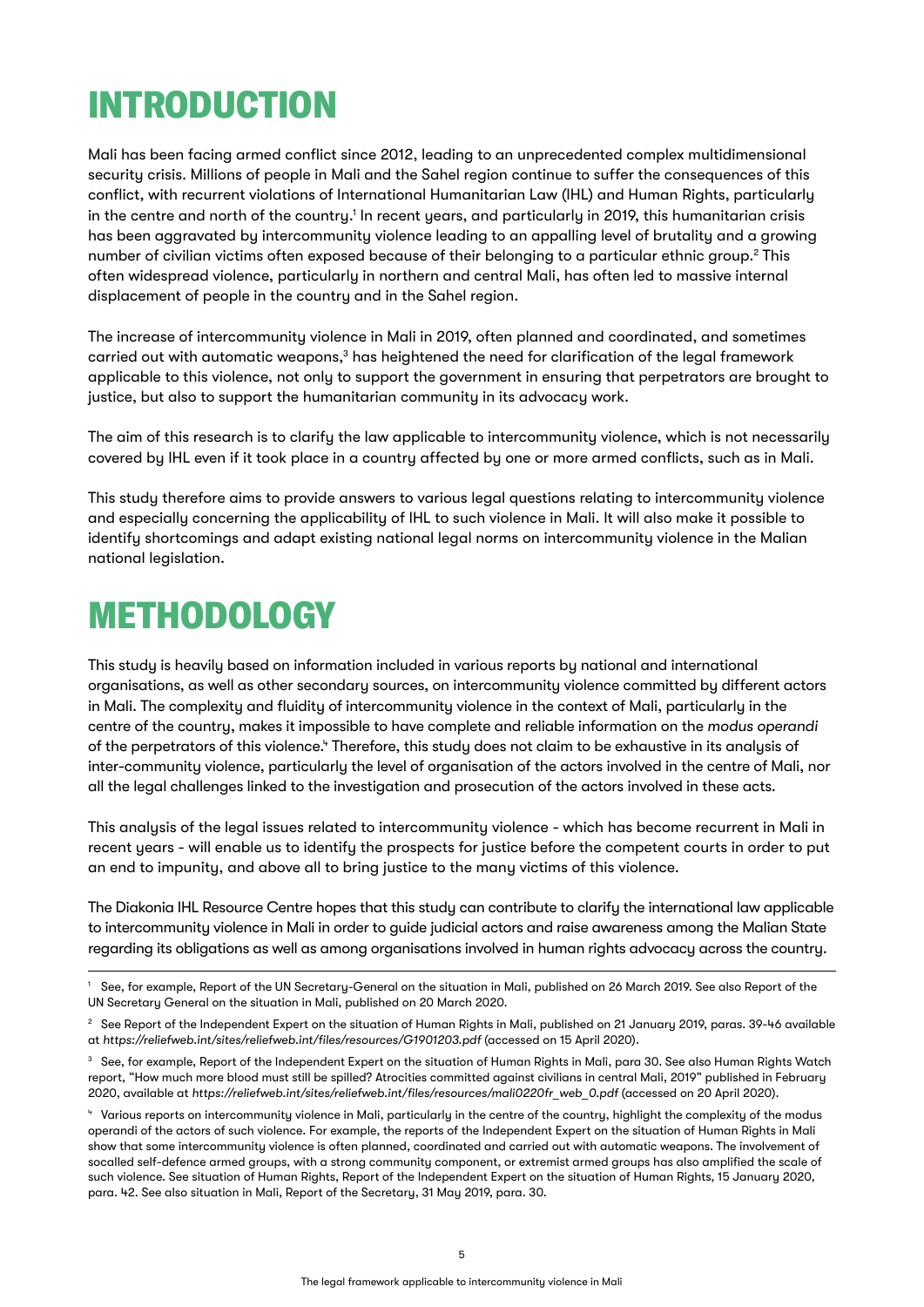## <span id="page-5-0"></span>I. DEFINITION OF COMMUNITY VIOLENCE

According to the World Health Organization (WHO), there are three categories of violence. Self-inflicted violence, interpersonal violence and collective violence. According to the WHO, interpersonal (between people) violence includes family violence and community violence. WHO uses the term "community violence" to refer to "violence between people who are not related and may not know each other".5 It distinguishes this type of violence from collective violence, which is committed by "larger groups of people or by states".<sup>6</sup>

In this report we use the term "community violence" to refer to acts of violence committed by individuals or groups of individuals (including armed forces, state or non-state). Therefore, our definition encompasses the definitions of "community violence" and "collective violence" used by the WHO. Some acts that the WHO would describe as "collective violence" would fall within the scope of this report.

Community violence as we understand it is committed by members of one group or "community" against members of another community (or perceived as such by the perpetrators). The term "community" as used in this report covers any group of individuals smaller than the Nation State and larger than the household (family), defined along religious, racial, ethnic, geographical or other lines.

Community violence can be expressed through a multitude of violent acts that affect an individual's physical or psychological integrity - for example, murder, torture, mutilation, ill-treatment, rape and other forms of sexual or gender-based violence. It may also include violent acts directed against property, particularly (but not only) if it is necessary for survival or if it is of great importance to the cultural heritage of that community.

The community nature of a particular act of violence is not always obvious to identify. $^{\prime}$  In fact, this has a limited impact on the legal classification of the violent act: the acts listed above may constitute crimes under national and international law without having to prove the *dolus specialis* behind the attack against a specific ethnic group. Proof of such intent is, however, necessary in order to classify the act as a crime of genocide.

This note examines how intercommunity violence can be legally classified and the forms of responsibility it generates. In legal terms, intercommunity violence is covered by the national law applicable in the State where it takes place, but also by international law since it is contrary to the values shared by the international community as a whole.

<sup>5</sup> WHO, "World Report on Violence and Health", 2002, p. 6 available at *[https://www.who.int/violence\\_injury\\_prevention/violence/world\\_](https://www.who.int/violence_injury_prevention/violence/world_report/en/full_fr.pdf) [report/en/full\\_fr.pdf](https://www.who.int/violence_injury_prevention/violence/world_report/en/full_fr.pdf)* (accessed on 15 April 2020).

 $6$  Idem, p. 7

 $^7$  Except when the attackers themselves admit it, for example by asking the community to which their victims belong before attacking them.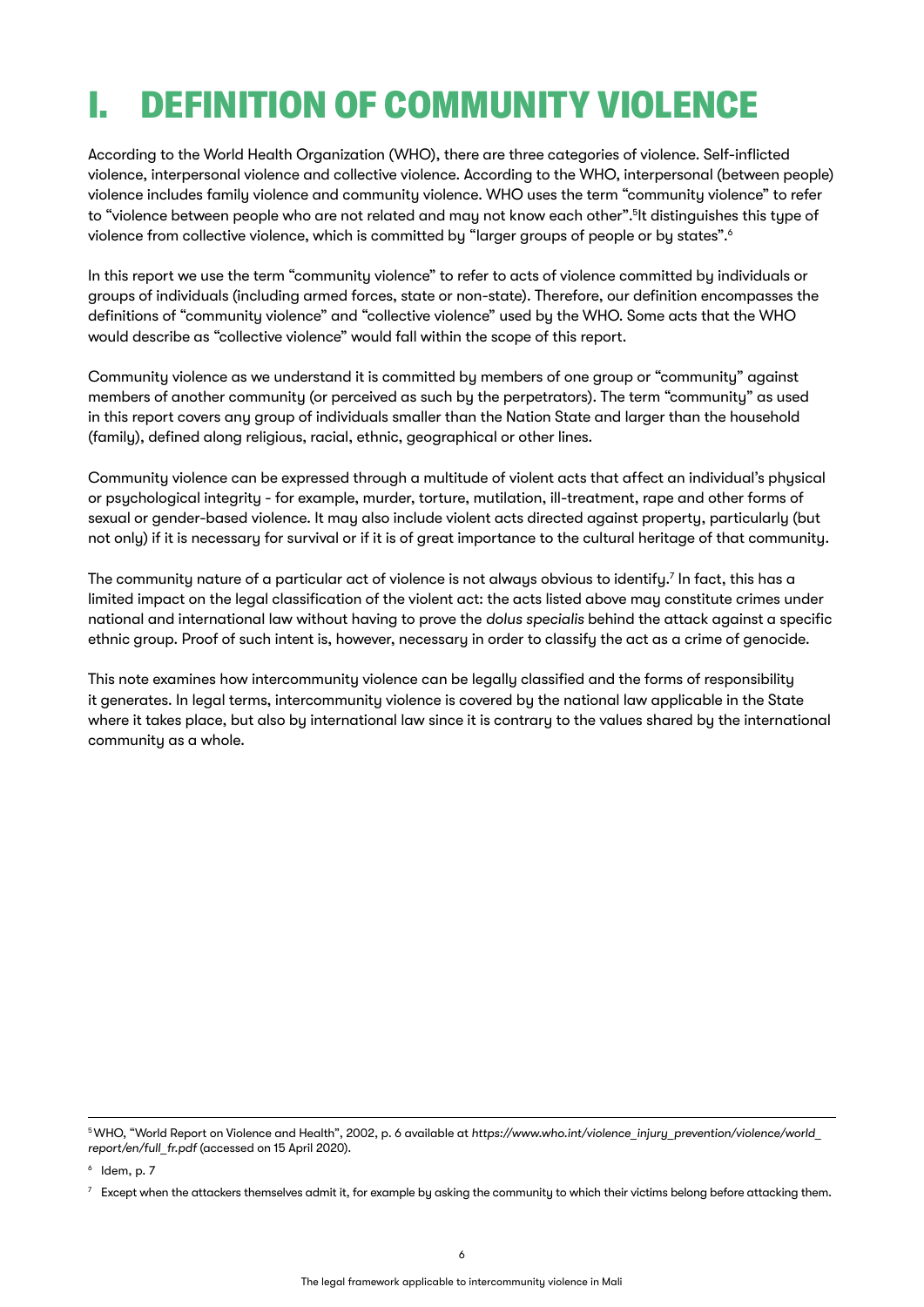# <span id="page-6-0"></span>II. APPLICABLE LEGAL FRAMEWORK

### **A. National law**

The Constitution of Mali enshrines fundamental human rights.<sup>8</sup> It provides for instance that a human being "is sacred and inviolable" and that every individual "has the right to life, liberty, security and integrity of their person" (Article 1). It further provides that all Malians "were born and remain free and equal in rights and duties" and that "all discrimination based on social origin, colour, language, race, sex, religion and political opinion is prohibited" (Article 2). According to the Constitution, "no one shall be subjected to torture, inhuman, cruel, degrading or humiliating treatment or abuse" (Article 3). The Constitution must be respected by "all citizens, all persons living on Malian territory" (Article 26).

More specifically, the Malian Criminal Code defines the crimes and offences that can give rise to criminal or civil liability.<sup>9</sup> Community violence can thus constitute different ordinary crimes under the Criminal Code (see section III. B. 1.). Malian law also includes rules derived from international law.10 International treaties ensure a number of rights to Malians and prohibit the commission of acts of violence against them, including those of a community nature.

### **B. International Human Rights Law**

### **1. Instruments applicable to Mali**

Human Rights are a branch of International Law that offers protection to individuals through rights conferred upon them and obligations imposed on States. Human Rights belong to every individual as a "member of the human family"<sup>11</sup> and apply at all times, including in times of armed conflict. The content of the rights applicable to a given population depends in particular on the texts ratified by the State under which jurisdiction the individual is. These texts may be international or regional.

Among the Human Rights treaties that Mali has ratified, we can cite the International Covenant on Civil and Political Rights (ICCPR), the International Covenant on Economic, Social and Cultural Rights (ICESCR), the Convention against Torture, the International Convention on the Elimination of All Forms of Racial Discrimination, the Convention on the Prevention and Punishment of the Crime of Genocide and, the Convention on the Rights of the Child. At the regional level, Mali has ratified the African Charter on Human and Peoples' Rights ("African Charter"). The Malian State is obligated to respect the rights contained in these instruments with regard to any person on its territory, but also to protect these rights against any infringement by third parties (persons or entities).

It is possible that a person in the territory of Mali may fall under the "jurisdiction" of another State: for example, when the individual is detained by foreign forces operating in Mali or simply under the "control" of the forces of that State in some way (for example, during a search or screening operation). In this case, the treaties that that State has ratified also apply (for example, the European Convention on Human Rights if it is a signatory State member of the Council of Europe).

<sup>&</sup>lt;sup>8</sup> The Constitution of Mali, adopted by referendum on 12 January 1992 and promulgated by decree N°92-073 P-CTSP on 25 February 1992.

<sup>9</sup> Republic of Mali, Criminal Code, Law N°01-079 of the 20 August 2001.

<sup>&</sup>lt;sup>10</sup> The Constitution of Mali also provides for the primacy of international treaties - particularly those relating to Human Rights - over Malian laws (Article 116).

<sup>&</sup>lt;sup>11</sup> The Universal Declaration of Human Rights, Preamble.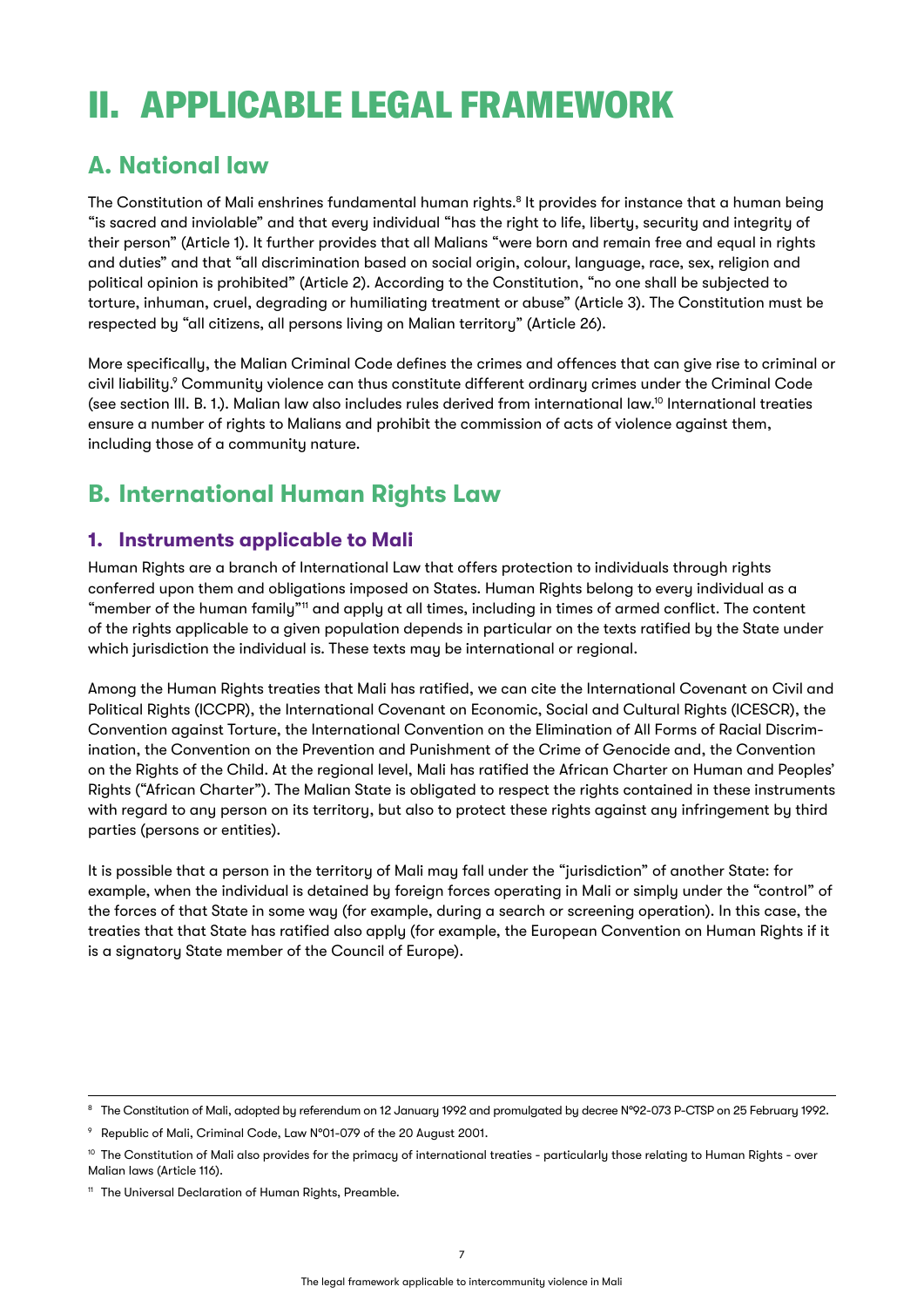#### <span id="page-7-0"></span>**2. Relevant provisions**

When an individual is a victim of community violence, several of their Human Rights can be invoked, depending on the nature of the violence suffered.

First of all, everyone has the right to life - this right is enshrined in the ICCPR (Article 6) and the African Charter (Article 4) and is customary in nature. This fundamental right is the "supreme right": no derogation is permitted, including in times of armed conflict or another public emergency.12 The right to life is not absolute in the sense that what is prohibited are "arbitrary" deprivations of life. However, the cases in which it is lawful to deprive someone of their life are very limited - they include, for example, cases of self-defence - and must in any case be established by law and combined by institutional safeguards.<sup>13</sup>

Human Rights instruments also provide for the right to physical and moral integrity, and the right to respect for human dignity (Articles 4, 5 African Charter; Article 7 ICCPR). The African Commission on Human and Peoples' Rights (African Commission) has considered that the right to human dignity is a "fundamental right that all human beings should enjoy without discrimination of any kind".<sup>14</sup> Like the right to life, these rights are non-derogable, i.e. applicable even in situations of public emergency.<sup>15</sup> They imply in particular that no one may be subjected to torture or cruel, inhuman or degrading treatment or punishment.

According to the African Commission, these forms of treatment include "not only acts that cause serious physical or psychological suffering, but also those that humiliate the person or force them to act against their will or conscience".16 Torture is considered to be an aggravated form of inhuman treatment resulting in severe suffering.<sup>17</sup> Sexual violence is one of the forms of violence that can constitute torture, cruel, inhuman or degrading treatment. Rape is widely considered to be an act of torture,<sup>18</sup> and other forms of sexual violence have been recognised as cruel, inhuman or degrading treatment.

Human Rights also ensure the right to security (Article 9 ICCPR, Article 6 African Charter). This right concerns protection against bodily and psychological harm, or bodily and mental integrity.19 It should be noted that the Malian state has the obligation to respect and ensure these rights without any distinction (Article 2(1) ICCPR, Articles 2 and 3 African Charter), but also the obligation to provide a resort to victims of violations and their relatives (Article 2(3) ICCPR, Article 1 African Charter<sup>20</sup>).

Other relevant Human Rights include the right to property (Article 14 African Charter) and housing (Article 11 ICESCR). These rights could indeed be invoked in cases where community violence consists of acts committed against people's property (theft, looting, destruction, etc.).

<sup>19</sup> Human Rights Committee, *General Comment No. 35 - Article 9 (Liberty and Security of the person)*, 16 December 2014, para. 3.

<sup>&</sup>lt;sup>12</sup> Human Rights Committee, General Comment No. 36 - Article 6: Right to life, 3 September 2019, para. 2; African Commission on Human and Peoples' Rights, General Comment No. 3 on the African Charter on Human and Peoples' Rights: The Right to Life (Article 4), November 2015, para. 5.

<sup>13</sup> Human Rights Committee, General Comment No. 36 - Article 6: Right to life, 3 September 2019, para. 10.

<sup>14</sup> African Commission on Human and Peoples' Rights, Purohit and Moore v. Gambia, Communication N° 241/2001, 33rd session, 15-29 May 2003, para. 57.

<sup>&</sup>lt;sup>15</sup> The African Charter does not include an opt-out clause.

<sup>&</sup>lt;sup>16</sup> African Commission on Human and Peoples' Rights, International Pen et al (on behalf of Ken Saro-Wiwa Jr.) v. Nigeria, Communications N° 137/1994, 139/1994, 154/1996 and 161/1997, 24th session, 22-31 October 1998, para. 79.

 $17$  According to the European Court of Human Rights, it consists of "deliberate inhuman treatment causing very serious and cruel suffering", European Court of Human Rights, *Ireland v. the United Kingdom*, 18 January 1978, A N° 25, para. 167.

<sup>18</sup> See, for example, Inter-American Commission on Human Rights, Martín de Mejía v. Peru, Case Nº 10.970, report 5/96, 1st March 1996, Inter-American Yearbook, 1996-I, pp. 1174-1178; European Court of Human Rights, Aydin v. Turkey, 25 September 1997, paras. 82-86; ICTR, The Prosecutor v. Akayesu, Trial Chamber, Case N° ICTR-96-4-T, 1998, para. 597; ICTY, The Prosecutor v. Delalic, Mucic, Delic and Lando, 'Celebici Camp', Trial Chamber, Case N° IT-96-21-T, 1998, para. 495.

<sup>20</sup> African Commission on Human and Peoples' Rights, *Zimbabwe Human Rights NGO Forum v. Zimbabwe*, Communication N° 245/2002, 39th session, 11-15 May 2006, para. 171.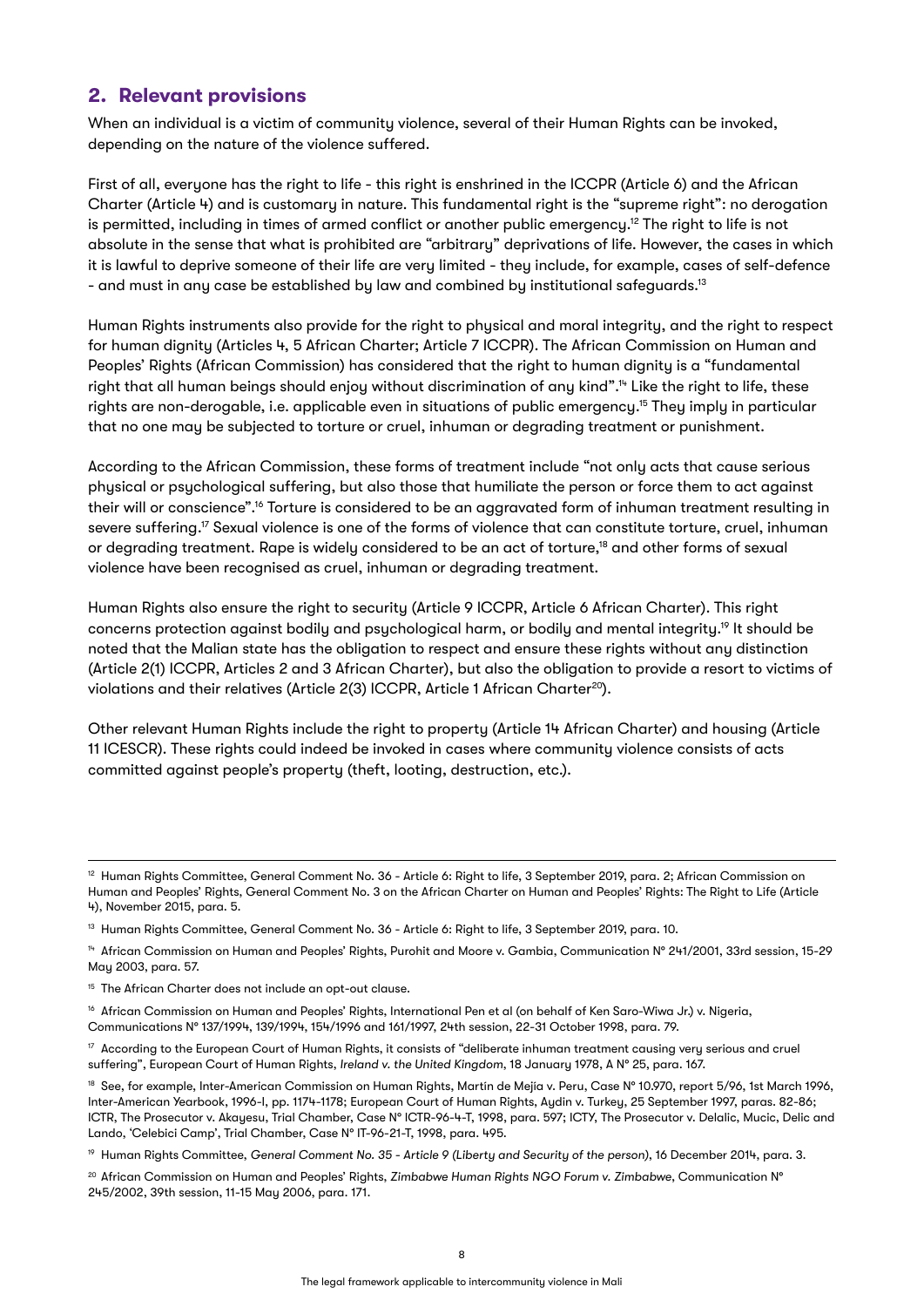#### <span id="page-8-0"></span>**3. Actors**

#### **3.1 State violence**

Community violence may be committed by state agents (such as members of the armed forces) on the basis of their own community affiliation.<sup>21</sup> In other cases, violations are committed by state agents on the fringe of community violence. Even if such acts are not committed on the orders of a superior but by agents acting on their own initiative, state responsibility may still be engaged.<sup>22</sup>

States are obligated to take all necessary measures to prevent violations of human rights by their agents this is part of their obligation to "respect" those rights.<sup>23</sup> These measures include the adoption of regulations and training of state agents, as well as the obligation to investigate allegations of violations. Thus, the mere failure to conduct an investigation when the State knew (or should have known) of violations may in itself constitute a human rights' violation.<sup>24</sup>

#### **3.2 Violence committed by a non-state actor**

Intercommunity violence is generally committed by armed groups, militias, so-called "self-defence" groups or any private individual, rather than by state agents. Even in this case, it is covered by Human Rights Law.

Although Human Rights are primarily addressed to States, it is increasingly recognised that non-state actors are also directly bound by these rules.25 For example, the UN has already documented Human Rights abuses committed by groups of individuals acting on a community basis.26 Indeed, it should be noted that the African Charter imposes obligations not only on states but also directly on individuals (and not only on individual state agents) - a unique feature in a Human Rights instrument. It requires everyone to consider their fellow human beings without discrimination of any kind (Article 28).<sup>27</sup>

Even when violence is committed by non-state actors, it can give rise to Human Rights violations by the state. Indeed, States are not only obligated to respect Human Rights themselves, but also to protect them, i.e. to prevent them from being violated as a result of the actions of third parties, such as armed groups or private individuals.28 Thus, the African Commission has held that a state that fails to protect the rights set out in the African Charter commits a violation "even if the state or its agents are not the immediate cause of the violation".29

<sup>29</sup> African Commission on Human and Peoples' Rights, *National Commission on Human Rights and Freedoms v. Chad*, Communication N° 74/1992, 18th session, 2-11 October 1995, para. 20.

<sup>21</sup> See, for example, UNJHRO, *Report of the special fact-finding mission on the intercommunity violence of 16 and 17 December 2018 in the territory of Yumbi, March 2019, para. 69; UNJHRO, Public Report on the Conflicts in the Territory of Djugu, Ituri Province - December 2017 to September 2019*, January 2020, para. 56.

<sup>&</sup>lt;sup>22</sup> According to the UN International Law Commission, when an agent acts in excess of authority or contrary to instructions but still in an official capacity, the State may be held responsible. See International Law Commission, *Articles on Responsibility of States for Internationally Wrongful Acts,* Resolution adopted by the General Assembly at its fifty-sixth session, A/RES/56/83, 2002, article 7.

<sup>23</sup> See, for example, Human Rights Committee, *General Comment No. 35 - Article 9 (Liberty and security of the person),* 16 December 2014, para. 9; Human Rights Committee, General Comment No. 36 - Article 6: Right to life, 3 September 2019, para. 19.

<sup>24</sup> See, for example, European Court of Human Rights, *M.C. v. Bulgaria*, Application N° 39272/98, 4 December 2003, paras. 169-187; African Commission on Human and Peoples' Rights, *General Comment No. 3 on the African Charter on Human and Peoples' Rights: The Right to Life (Article 4)*, November 2015, para. 7; Human Rights Committee, General Comment No. 36 - Article 6: Right to life, 3 September 2019, para. 27 (for modalities and procedures of investigation, see paras. 27-28).

<sup>&</sup>lt;sup>25</sup> See, for example, United Nations Secretary-General, Report of the Secretary-General's Panel of Experts on Sri Lanka, 31 March 2011, para. 188; Report of the International Commission of Inquiry to Investigate All Alleged Violations of International Human Rights Law in *the Libyan Arab Jamahiriya, A/HRC/17/44, 1 June 2011, para. 72; Report of the International Commission of Inquiry on the Situation of Human Rights in the Syrian Arab Republic*, A/HRC/19/69, para. 106.

<sup>26</sup> See, for example, UNJHRO, *Public Report on Conflicts in Djugu Territory, Ituri Province - December 2017 to September 2019,* January 2020, paras. 72-77.

<sup>&</sup>lt;sup>27</sup> However, only States can be held responsible for violations of the Charter according to the implementation mechanisms.

<sup>28</sup> See, for example, African Commission on Human and Peoples' Rights, *General Comment No. 3 on the African Charter on Human and Peoples' Rights: the right to life* (Article 4), November 2015, para. 41; Human Rights Committee, General Comment No. 20 - Article 7: Prohibition of torture and cruel, inhuman or degrading treatment or punishment, 1992, para. 2.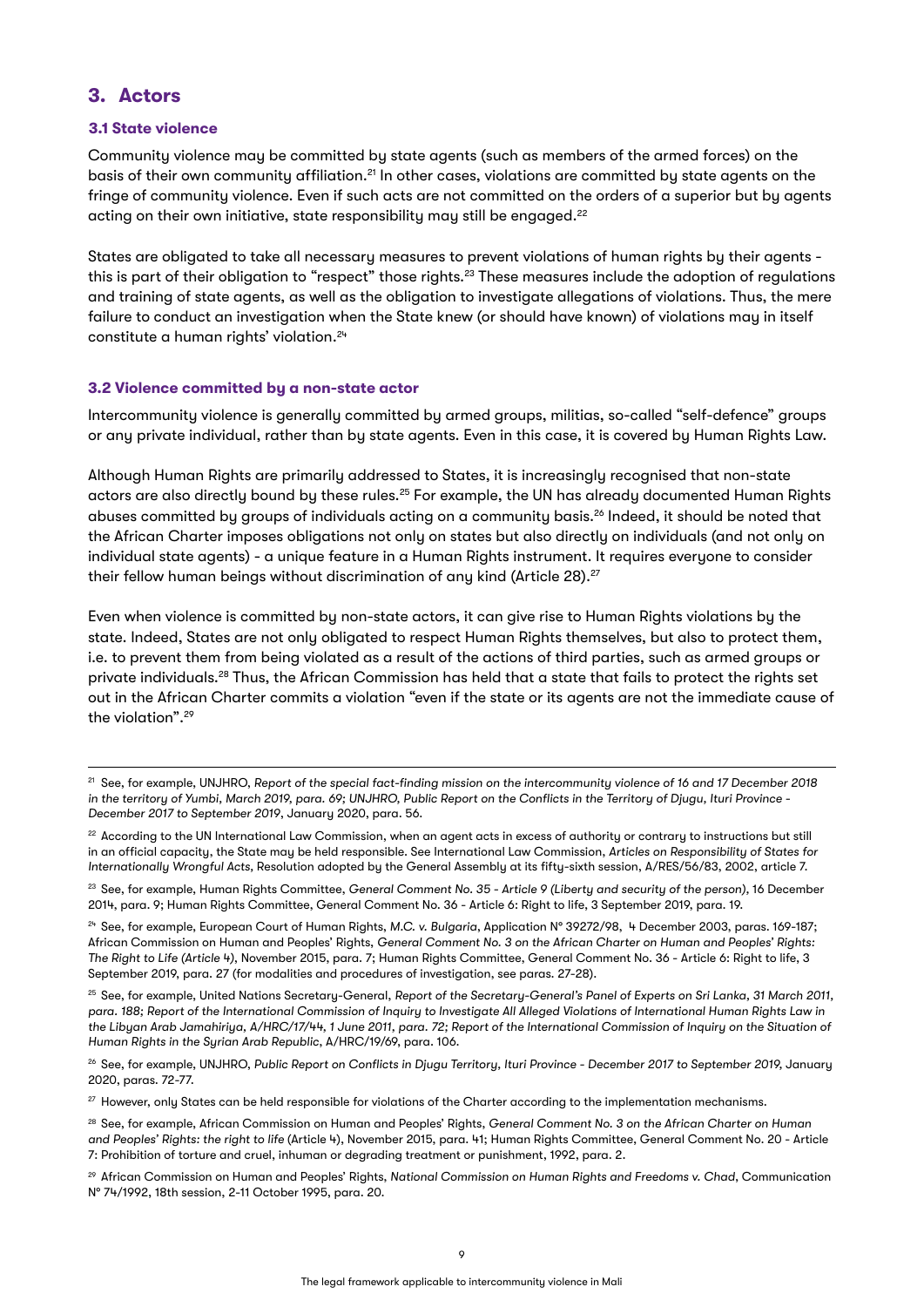In this regard, it has, for example, considered that Chad has committed a violation of the Charter by failing to take the necessary measures to ensure the security of its nationals against acts of violence committed by non-state actors.30

According to the Human Rights Committee, the State itself commits a violation if it "condones such acts or fails to take appropriate measures or to exercise due diligence to prevent, punish, investigate or redress the harm caused by such acts committed by natural persons or legal entities".<sup>31</sup> The duty to take preventive measures applies where the authorities "knew or ought to have known that there was an immediate threat and failed to take the action that might have been expected".32

The UN has recently found that the Congolese State could be held responsible for community violence perpetrated on its territory in 2018, as the authorities had been informed of the high risk of violence and yet failed to take preventive measures.<sup>33</sup> However, in relation to the right to life, the Human Rights Committee has clarified that what is expected of States is to take "reasonable" measures in the event of "reasonably fore-seeable" events emanating from individuals or private entities.34 It has further clarified that the right to life requires States to take special protection measures in favour of persons exposed "to a particular risk because of specific threats or pre-existing patterns of violence",<sup>35</sup> as may be the case with community violence.

The State may also be held responsible when it fails to investigate violations committed by private actors or to redress the resulting damage.<sup>36</sup> Under the right to an effective remedy, States must ensure that any victim or their relatives have accessible and effective remedies to enforce their rights.<sup>37</sup> This right also implies a duty to provide appropriate reparation (Article 2(3) ICCPR) - this may take the form of restitution, rehabilitation, satisfaction (public apology, official testimony), guarantees of non-repetition or modification of the laws and practices in question as well as bringing the perpetrators to justice.<sup>38</sup>

Community violence violates the Human Rights of its victims. The fact that they are committed by non-state actors (armed groups, militias, so-called "self-defence" groups, private individuals, etc.) does not absolve the State of its responsibilities under International Human Rights Law (IHRL). Failure to prevent or punish such acts may, in itself, constitute a violation by the State. In criminal law, such violations may give rise to individual criminal liability for crimes against humanity or genocide, as described below.

Human Rights are not the only branch of international law relevant to intercommunity violence. When such violence is committed in the context of an armed conflict, it is also governed by International Humanitarian Law (IHL).

<sup>38</sup> Human Rights Committee, *General Comment No. 31 - The Nature of the General Legal Obligation Imposed on States Parties to the Covenant*, 26 May 2004, para. 16.

<sup>30</sup> African Commission on Human and Peoples' Rights, *National Commission on Human Rights and Freedoms v. Chad*, Communication N° 74/1992, 18th session, 2-11 October 1995, para. 22. See also African Commission on Human and Peoples' Rights, *Zimbabwe Human Rights NGO Forum v. Zimbabwe,* Communication N° 245/2002, 39th session, 11-15 May 2006, para. 142; African Commission on Human and Peoples' Rights, *General Comment No. 3 on the African Charter on Human and Peoples' Rights: The Right to Life (Article 4),* November 2015, para. 9.

<sup>31</sup> Human Rights Committee, *General Comment No. 31 - The Nature of the General Legal Obligation Imposed on States Parties to the Covenant*, 26 May 2004, para. 8.

<sup>32</sup> African Commission on Human and Peoples' Rights, *General Comment No. 3 on the African Charter on Human and Peoples' Rights: The Right to Life* (Article 4), November 2015, para. 38.

<sup>33</sup> UNJHRO, *Report of the special fact-finding mission on the intercommunal violence of 16 and 17 December 2018 in Yumbi territory,*  March 2019, para. 87.

<sup>&</sup>lt;sup>34</sup> Human Rights Committee, *General Comment No. 36 - Article 6: Right to life*, 3 September 2019, para. 25.

<sup>35</sup> Human Rights Committee, General Comment No. 36 - Article 6: Right to life, 3 September 2019, para. 23.

<sup>36</sup> Human Rights Committee, *General Comment No. 31 - The Nature of the General Legal Obligation Imposed on States Parties to the Covenant*, 26 May 2004, para. 8.

<sup>37</sup> Human Rights Committee, *General Comment No. 31 - The Nature of the General Legal Obligation Imposed on States Parties to the Covenant*, 26 May 2004, para. 15.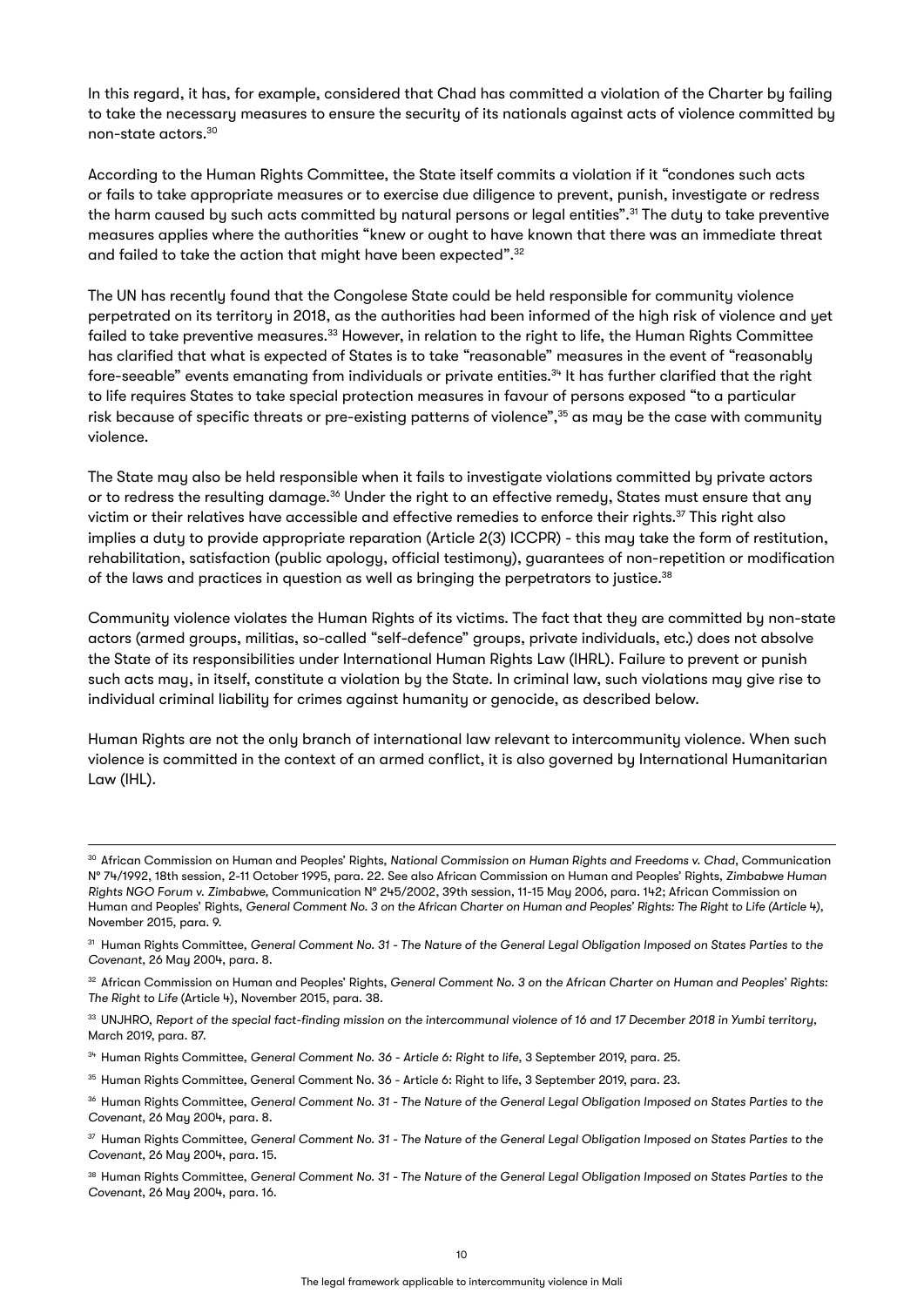### <span id="page-10-0"></span>**C. International Humanitarian Law**

#### **1. Applicable instruments and conditions of applicability**

#### **1.1 Armed conflicts**

Unlike Human Rights, IHL rules do not apply at all times, but only in times of armed conflict. Armed conflict is a legal concept that refers to a situation involving the use of armed force between two sufficiently organised armed actors. In a context involving multiple actors, as in Mali, the IHL rules applicable to each actor involved in the armed conflict depend on the relationship of armed hostilities between these two actors.

The main IHL instruments are the four Geneva Conventions of 1949 and their two Additional Protocols of 1977. Mali has ratified all these instruments. The four Geneva Conventions and Additional Protocol I apply in the event of an international armed conflict (IAC), i.e. between States. No such conflict is ongoing in Mali at the time of writing.39 Article 3 Common to the four Conventions and Additional Protocol II (AP II) apply in the case of a non-international armed conflict (NIAC), i.e. between a State and an armed group. In particular, AP II applies in the event of an armed conflict between a State and armed groups which, "under responsible command, exercise such control over a part of its territory as to enable them to carry out sustained and concerted military operations and to implement [this] Protocol". When a NIAC pits several armed groups against each other, only Common Article 3 applies, but it is supplemented by the rules of customary international humanitarian law applicable in NIACs, which are numerous. $40$ 

Two criteria must be met for a NIAC to exist: the armed group involved must demonstrate a minimum degree of organisation and armed confrontations must reach a certain level of intensity.<sup>41</sup> Only these two criteria are taken into account in determining the existence of a NIAC, regardless of the objective of the armed actors involved or how an act is qualified in common parlance (for example, an act qualified as "terrorist" or an operation qualified as "anti-terrorist" by the State may or may not be part of an armed conflict). It is not necessary for an armed group to be as organised as State forces, but it must be sufficiently organised to be able to conduct hostilities but also to respect IHL (and therefore to be able to give orders to its members and to be able to enforce them). Thus, not every group of armed individuals is necessarily considered to be an "armed group" within the meaning of IHL.<sup>42</sup>

In order to determine whether a so-called "self-defence" or another community-based group qualifies as an armed group under IHL, several indicators can be taken into account: the existence of a chain of command, rules and disciplinary bodies within the group; headquarters; the ability to procure weapons and other military equipment, to recruit, train and equip new combatants; to plan, coordinate and conduct military operations; the ability to speak with one voice and conclude agreements such as ceasefires or peace agreements.<sup>43</sup> As of the date of this note, there are several NIACs taking place in Mali.<sup>44</sup>

When the State uses force against a group that is not sufficiently organised, or when groups that are not sufficiently organised oppose each other, this is not an armed conflict (although, as discussed below, such groups may act in connection with an ongoing armed conflict).<sup>45</sup>

<sup>&</sup>lt;sup>39</sup> On the basis of the information available in the public domain, none of these confrontations seem to correspond to an IAC since they do not pit States against each other. Foreign forces (notably French and UN forces) are present in Mali with the consent of the Malian state, and no third State appears to exercise sufficient control over an armed group or groups to qualify itself as a party to a conflict against the Malian state.

<sup>40</sup> Jean-Marie Henckaerts, Louise Doswald-Beck, *Customary International Humanitarian Law*, Volume I - Rules (hereafter "Customary IHL Study"), ICRC, 2006.

<sup>41</sup> See ICTY, Prosecutor v. Dusko Tadic, IT-94-1-T, 7 May 1997, paras. 561-568.

<sup>&</sup>lt;sup>42</sup> For more details on the criteria for the application of IHL, see IHL Resource Desk for Mali, Legal Classification of the Situation in Mali *and Applicable International Law,* Diakonia, October 2019.

<sup>43</sup> ICTY, *Prosecutor v. Haradinaj*, IT-04-84-T, 3 April 2008, para. 60.

<sup>44</sup> See IHL Resource Desk for Mali, *Legal Classification of the Situation in Mali and Applicable International Law,* Diakonia, October 2019.

<sup>&</sup>lt;sup>45</sup> See section 3.1. below.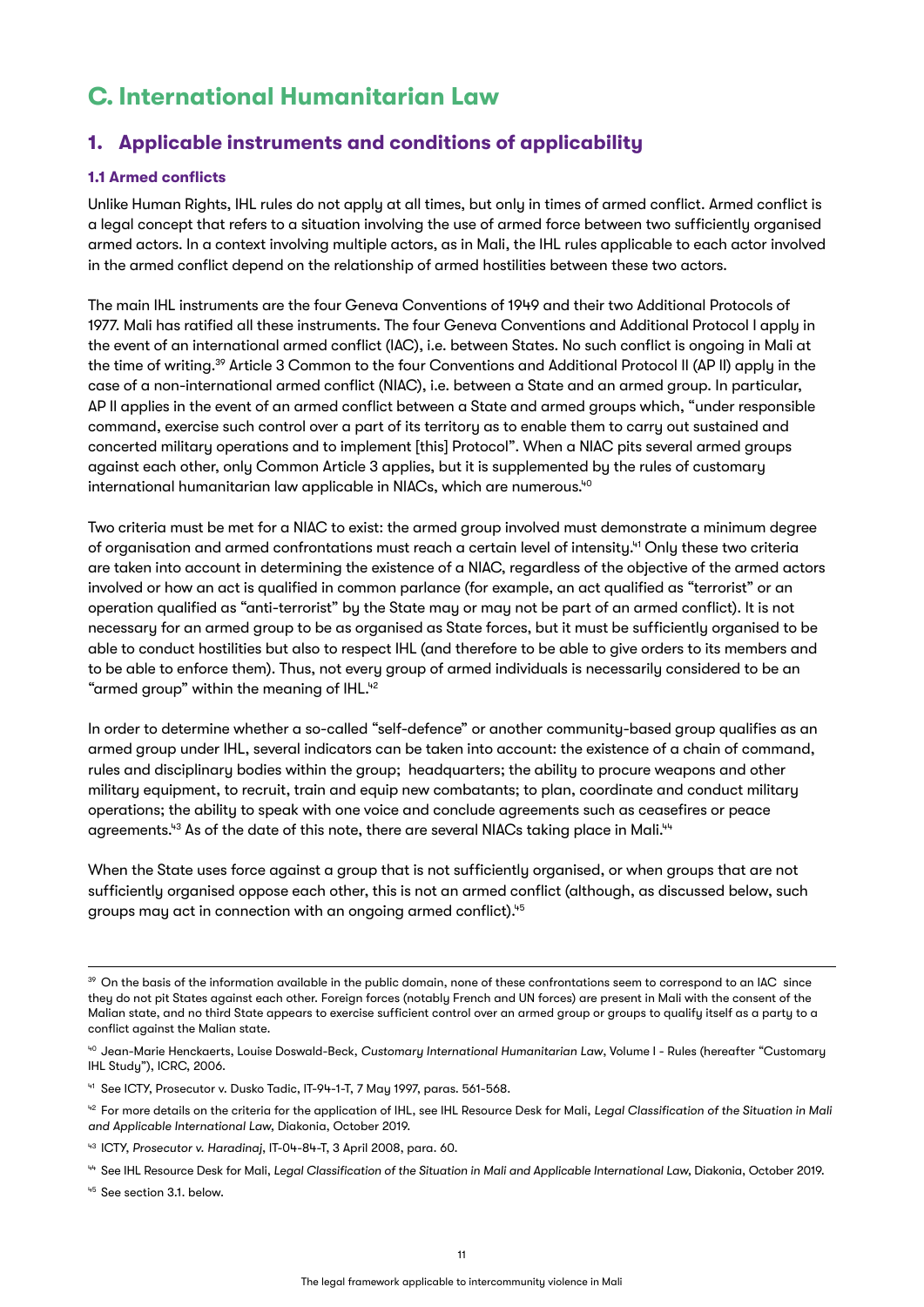#### <span id="page-11-0"></span>**1.2 Link between violence and conflict**

Where an armed conflict exists, Human Rights continue to apply, but IHL applies, in addition, to all acts (and omissions) related to that conflict. This link (sometimes called "nexus") is another condition for the applicability of IHL.<sup>46</sup> Thus, community violence is covered by IHL only if it takes place in the context of and in connection with an armed conflict. In the absence of such a link, IHL does not apply to them, even if they take place in a country affected by one or more armed conflicts, as is the case in Mali.

According to the case law, for such a link to exist, the armed conflict must have "significantly affected the ability of the perpetrator [...] to [commit the violent act], their decision to commit it, the manner in which they committed it or the purpose for which they committed it".<sup>47</sup> This condition is met if the perpetrators of the violence acted "with a view to or under the cover of serving an armed conflict".48 This link can be established when the attackers are parties to the conflict (State forces or armed groups) but also when they are civilians - under the conditions described below.

Violations of IHL can give rise to international State responsibility as well as individual civil and criminal liability. At the criminal level, a violation of IHL can constitute a war crime.<sup>49</sup>

#### **2. Relevant provisions: acts of violence prohibited by IHL**

As the legal regime applicable to armed conflict, IHL also contemplates and regulates a form of violence specific to this type of exceptional situation: hostilities. When a party to a conflict seeks to take control of a territory, it commits hostilities in the form of "attacks", i.e. acts of violence against the adversary. In this case, IHL does not prohibit the use of force, but determines its use very strictly. Only members of the armed forces may be targeted - attacks against civilians are strictly prohibited.50 Any disproportionate attack is prohibited and the parties to the conflict must take all necessary precautions to minimise civilian casualties.

On the other hand, outside the very specific framework of hostilities, IHL absolutely prohibits all acts of violence against persons in the hands of one party - whether they are members of the enemy forces or civilians. Thus, in a NIAC, IHL prohibits attacks on the life, health and physical or mental well-being of persons, in particular murder, as well as cruel treatment such as torture, mutilation or any form of corporal punishment, outrages upon personal dignity, including humiliating and degrading treatment, rape and any form of indecent assault, collective punishment, pillaging, etc. (Article 3 Common; Art. 4 AP II). The content of some of these prohibitions may be interpreted in the light of the Human Rights case law cited above. IHL also prohibits forced displacement (Art. 17 AP II).

In terms of civilian objects, IHL prohibits the destruction or seizure of the property of the adversary<sup>51</sup> - including civilians perceived to be associated with that adversary - and the destruction of objects indispensable to the survival of the civilian population (Article 14 AP II) - such as food, crops, livestock, drinking water installations and supplies, etc. (Article 14 IHL). - as well as cultural property and places of worship (Article 16 AP II).

This summary is not exhaustive and intercommunity violence could be prohibited by other rules of IHL.

<sup>46</sup> ICTY, *Prosecutor v. Dusko Tadic*, Judgment, IT-94-1-T, 7 May 1997, para. 572.

<sup>47</sup> ICTY, *Prosecutor v. Dragoljub Kunarac et al,* Appeals Chamber, 12 June 2002, IT-96-23/1-A, para. 58.

<sup>48</sup> Idem.

<sup>49</sup> See section III.B. 2. a. below.

<sup>50</sup> Except where a civilian takes a direct part in hostilities (Article 13(3) AP II) - a concept that must be interpreted strictly. See Nils Melzer, *Interpretative Guide on the Concept of Direct Participation in Hostilities*, ICRC, Geneva, 2010.

<sup>&</sup>lt;sup>51</sup> Rule 50, Customary IHL Study.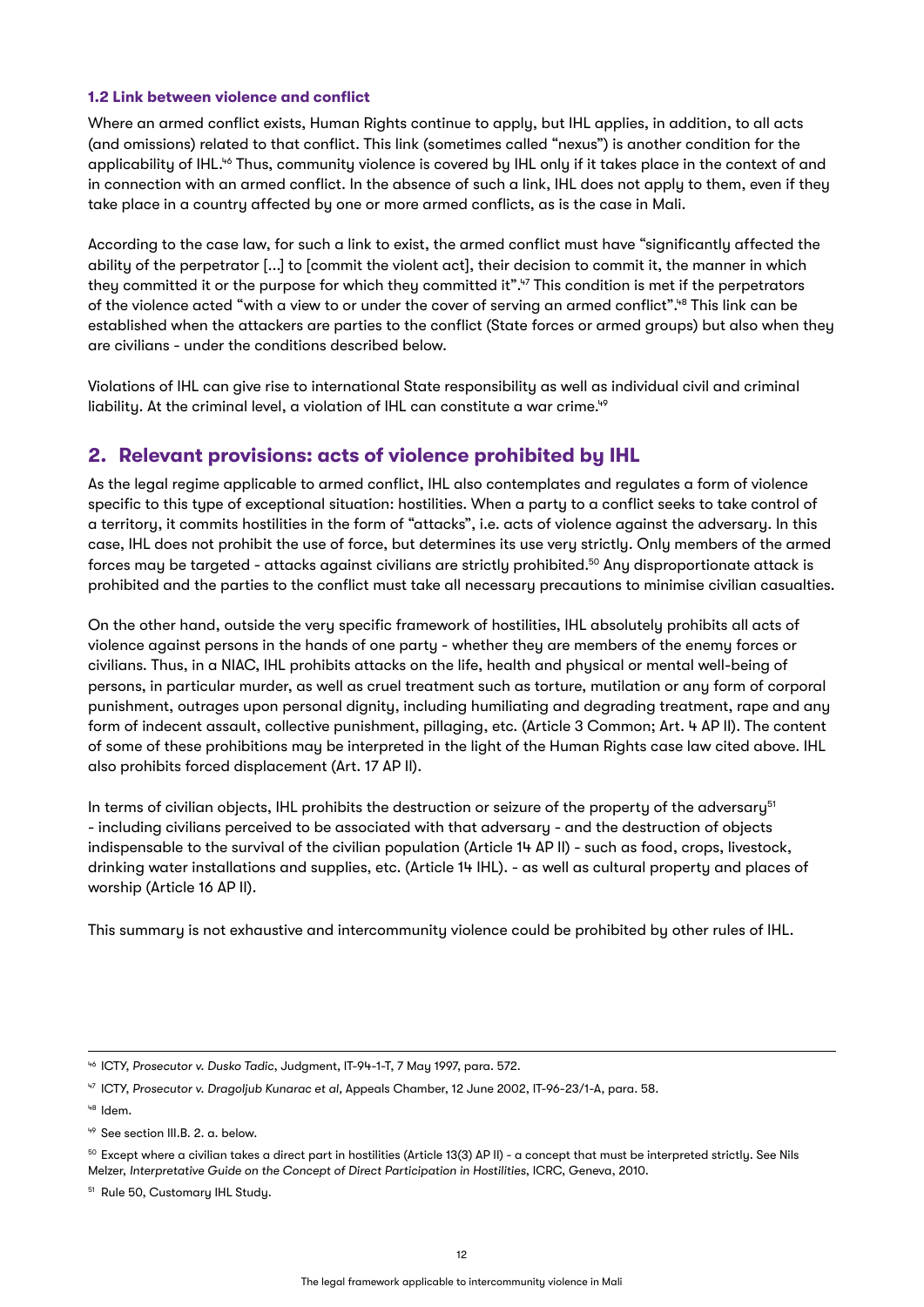#### <span id="page-12-0"></span>**3. Actors**

#### **3.1 Violations by parties to armed conflict**

It is possible that so-called intercommunity violence may be perpetrated by parties to an armed conflict - State forces or a sufficiently organised armed group.<sup>52</sup> In addition to being prohibited by Human Rights law, they would be covered (and prohibited) by IHL. For this to be the case, such violence must be related to the armed conflict in which these parties are engaged.

This would obviously be the case if the conflict has community roots in the sense that the parties involved define themselves and their opponents on the basis of their membership to a community, whether defined along racial, ethnic, religious or other lines. In this case, when violence is perpetrated against members of the enemy group as defined by the assailant, it serves the purpose of the conflict and is therefore directly related to the conflict. In other words, community violence would be linked to an armed conflict if the perpetrators were actually targeting an enemy group through a civilian population perceived to be loyal to that enemy. This scenario seems particularly relevant in the Malian context where certain populations are perceived to be affiliated to a particular armed group, some of whom are parties to one or more armed conflicts.53 Such acts of violence, committed by parties to a conflict for a reason related to that conflict (weakening the enemy) would be covered and prohibited by IHL.

IHL may also apply to violence committed on the fringes of the conflict, in particular if the conflict has "significantly affected" the perpetrator's ability to commit the act or the manner in which it was committed - according to the case law cited above. For example, if members of an armed group or State forces party to a conflict take advantage of the chaos or terror created by the hostilities in order to commit community violence against civilians, the link to the conflict could be sufficient for IHL to apply (this could be the case even if the perpetrators act in contravention of orders received, based on their own community affiliation).

In such cases, violations may involve international State responsibility (if committed by state agents or other individuals whose actions are attributable to the State) and/or the civil and/or criminal liability of individuals acting on behalf of one of the parties to the conflict.

#### **3.2 Violence by civilians**

Community violence is also (and perhaps mainly) committed by groups of individuals who are not sufficiently organised in the sense of IHL to be "party" to an armed conflict. Within the meaning of IHL these individuals are, by inference, civilians (since they are not members of a party to an armed conflict). This seems to be the case of at least some so-called "self-defence" groups active in Mali.

<sup>53</sup> See, for example, Aurélien Tobie, "Le Centre Mali: Violences et Instrumentalisation croisées", *SIPRI Insights on Peace and Security,* n° 2017/5, December 2017, p. 12; Human Rights Watch, "We used to Be Brothers – Self-defence group abuses in Central Mali", 7 December 2018; Namie Di Razza, "Protecting Civilians in the Context of Violent Extremism: The Dilemmas of UN Peacekeeping in Mali", International Peace Institute, October 2018, p. 15.

<sup>52</sup> For example, the United Nations has estimated that the Seléka and anti-Balaka groups operating in the Central African Republic constitute armed groups, based on these indicators. See MINUSCA, *Human rights abuses and violations of International Humanitarian Law during clashes between anti-Balaka and ex-Séléka factions* (PFRC/RPRC/UPC), August-September 2018, para. 11. In Mali, for example, it would appear that the Dan Na Ambassagou militia, reportedly comprising several self-defence groups in Dogon country, is sufficiently organised to constitute an armed group within the meaning of IHL: it appears to be led by a leader who presents himself as "chief of general staff" and has a chain of command and the capacity to recruit and arm. In his own words, the militia is made up of "5,000 elements" and has "more than thirty training camps". "Mali - Youssouf Toloba: Our movement targets criminals, not one ethnic group," Le Point, 12 December 2018, *[https://www.lepoint.fr/afrique/mali-youssouf-toloba-notre-mouvement-cible-les-malfaiteurs](https://www.lepoint.fr/afrique/mali-youssouf-toloba-notre-mouvement-cible-les-malfaiteurs-pas-une-ethnie-12-12-2018-2278819_3826.php)[pas-une-ethnie-12-12-2018-2278819\\_3826.php](https://www.lepoint.fr/afrique/mali-youssouf-toloba-notre-mouvement-cible-les-malfaiteurs-pas-une-ethnie-12-12-2018-2278819_3826.php)*. It would seem that the militia is divided into several units each answerable to a leader, themselves under the orders of the chief of general staff. Regarding the Alliance for Salvation in the Sahel (ASS), it also has a leader known as Bacar Sow, who claimed in March 2019 to have a hundred members. "After the massacre of Ogossagou, our interview with an armed Peul leader," *Mondafrique*, 25 March 2019, *[https://mondafrique.com/mali-notre-entretien-avec-le-chef-peul-dune-milice](https://mondafrique.com/mali-notre-entretien-avec-le-chef-peul-dune-milice-armee/)[armee/.](https://mondafrique.com/mali-notre-entretien-avec-le-chef-peul-dune-milice-armee/)*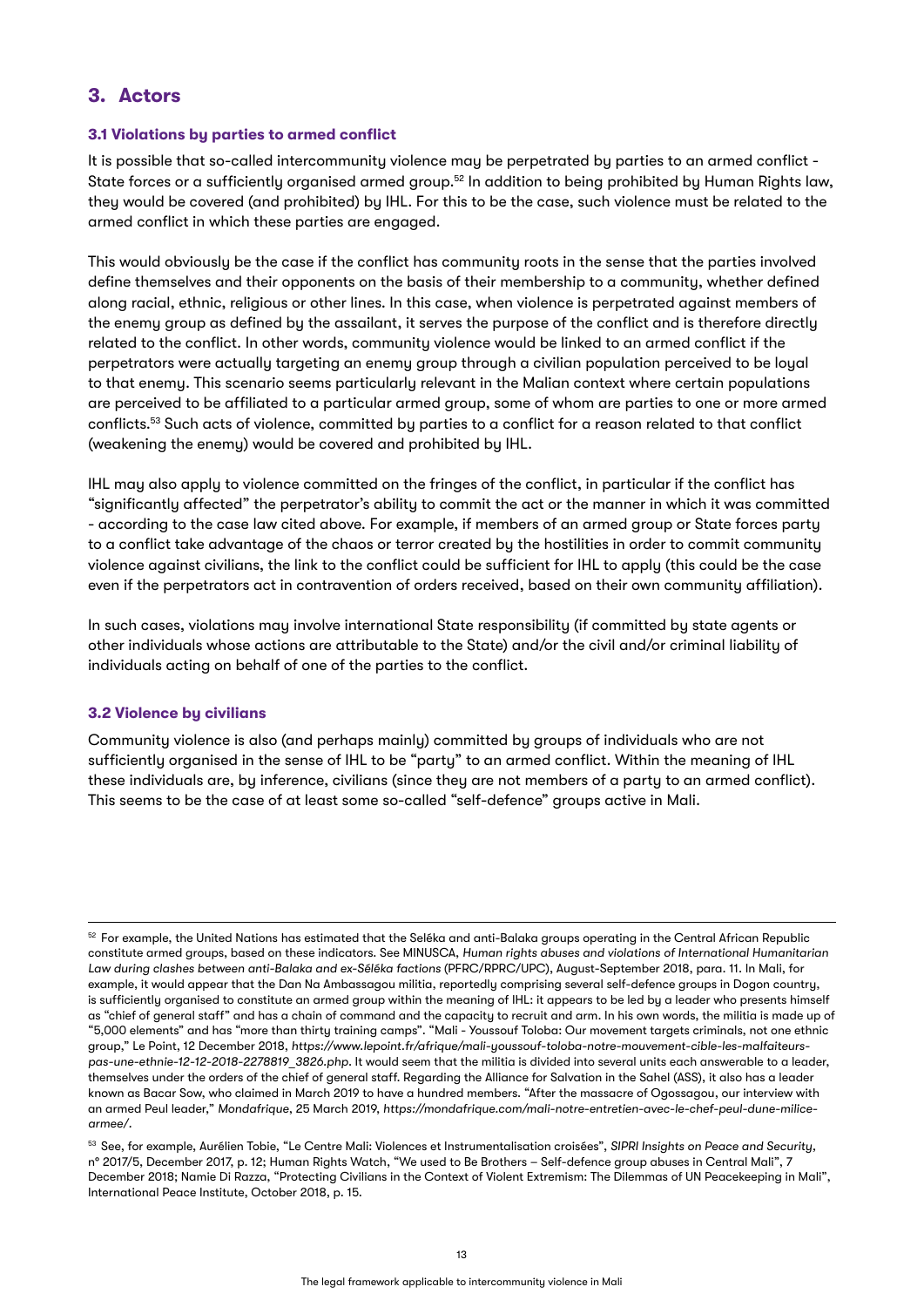These community-based groups organise patrols with the claimed objective of ensuring the safety of members of their communitu.<sup>54</sup>

but some are accused of massacres.55 Even if they are not parties to an armed conflict, violence perpetrated by civilians could still be covered by IHL if it is linked to one of the NIACs operating in Mali. This could be the case, for example, if such community violence is triggered by an event directly related to an armed conflict (the conflict would have "significantly influenced" the "decision" to commit the violence). For example, if an organised armed group commits murder for a reason related to the conflict opposing them to State forces (such as to take revenge on individuals perceived to be collaborating with the State) and that this is the trigger for community violence,<sup>56</sup> then such violence would have resulted from the conflict and would therefore be covered by IHL.

IHL could also apply if community violence is directly encouraged by parties to an armed conflict. For example, there are indications that some armed groups party to NIACs in Mali are instrumentalising ethnic tensions and inciting self-defence groups to violence.57 These parties would "externalise" to these groups the commission of violent acts indirectly targeting their adversary, through civilian populations perceived to be loyal to them. This could constitute a sufficient link with the conflict for IHL to apply.

Such violations of IHL by civilians could lead to the civil or criminal liability of the perpetrators (according to well-established case law since the Second World War, civilians can indeed be found guilty of war crimes).

Furthermore, it should be stressed that all States Parties to the Geneva Conventions have a duty not only to "respect" these rules, but also to "ensure respect" of these rules by the entire population over which the State exercises authority (Article 1 Common to the four Geneva Conventions). According to the ICRC, this obligation is a general obligation of due diligence; it implies taking adequate measures to prevent and punish violations of the Conventions by private persons.<sup>58</sup>

The Conventions also specifically provide for an obligation on each State to take "the necessary measures to put an end to acts contrary to the provisions" of the Conventions.59 The Conventions leave it to the discretion of States to decide what measures are necessary, but these may include criminal prosecution. It should be emphasised that these implementing rules emanating from IHL act as a complement to the duty of investigation emanating from Human Rights.

In the absence of a sufficient nexus to an armed conflict, community violence remains, in any case, covered and prohibited by Human Rights and national law.

<sup>54</sup> See Aurélien Tobie, "Le Centre Mali: Violences et Instrumentalisation croisées", *SIPRI Insights on Peace and Security*, n° 2017/5, December 2017, p. 11.

<sup>55</sup> See, for example, MINUSMA, "Preliminary findings of the special fact-finding mission on serious Human Rights violations committed in Ogossagou on 23 March 2019", 2 May 2019.

 $56$  For example, the murder of a Bambara vice-mauor in retaliation for his collaboration with the FAMa is said to have triggered a massacre of an ethnic nature in Malémana; the murder of a Dogon chief in June 2017 by a radical armed group triggered massacres between Dogons and Peuls. See Di Razza, note 53, p 15.

<sup>57</sup> United Nations Security Council, "Twenty-fourth report of the Analytical Support and Sanctions Monitoring Team", S/2019/570, 15 July 2019, para. 31.

<sup>58</sup> ICRC, *Commentary on the First Geneva Convention for the Amelioration of the Condition of the Wounded and Sick in Armed Forces in the Field*, 2nd edition, 2016, para. 150.

<sup>59</sup> See, for example, Article 146(3) of the Fourth Geneva Convention. Although the Geneva Conventions are primarily applicable only in the event of an IAC, the Article refers to the "provisions of the present Convention" which include Common Article 3 which applies to NIACs. It can therefore be considered that this obligation also applies to violations committed during NIACs.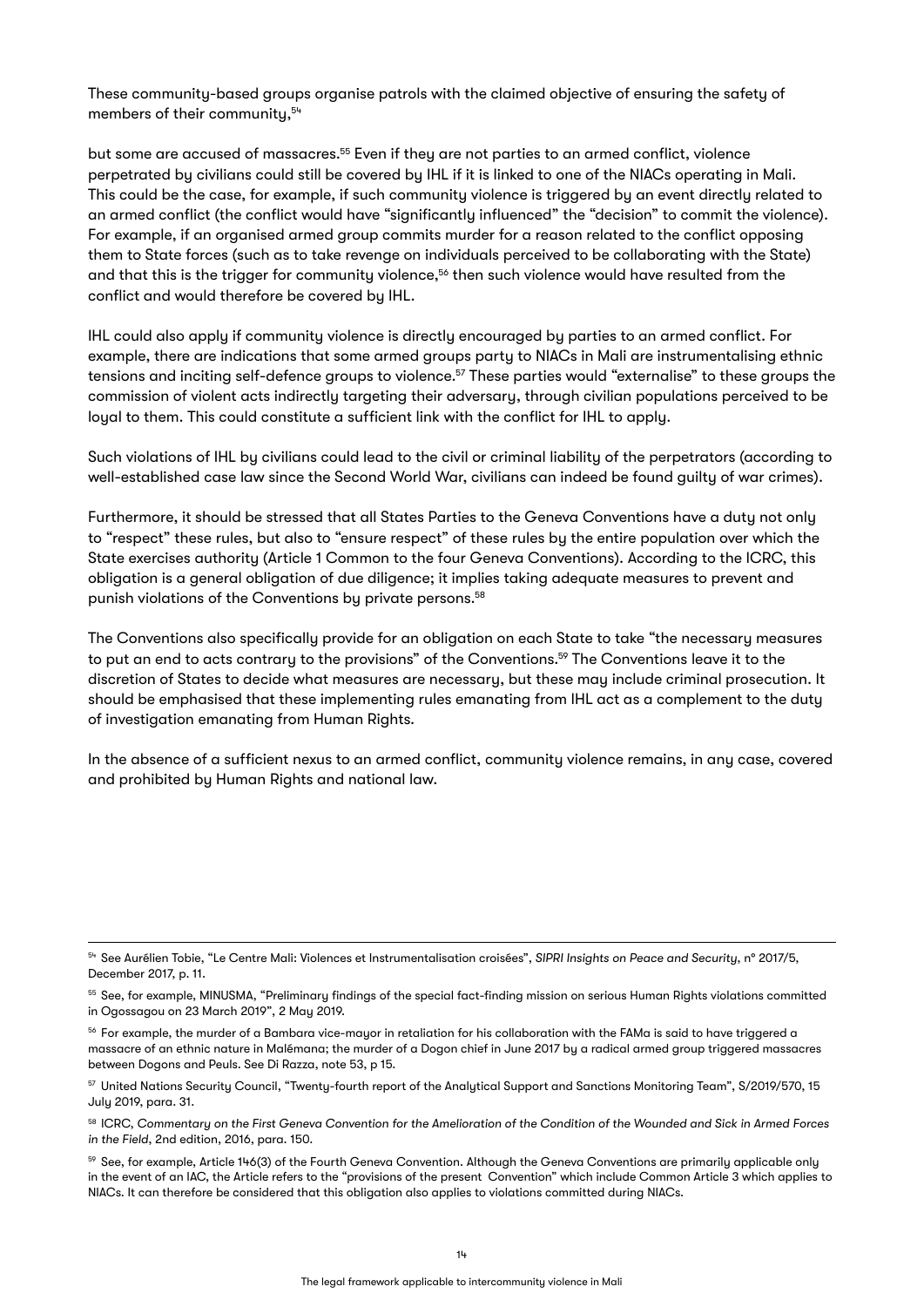## <span id="page-14-0"></span>III. PROSPECTS FOR JUSTICE

### **A. The responsibility to prosecute those responsible for intercommunity violence**

Inter-community violence committed by different actors in Mali can be governed by several legal regimes, including domestic law in Mali, IHRL, international criminal law and possibly IHL.

The Constitution of the Republic of Mali provides that "treaties or agreements that have been duly ratified or approved have, as soon as they are published, an authority superior to that of the laws, subject for each treaty or agreement to its application by the other party".<sup>60</sup> Also, according to the Constitution, every person has the right to life and physical integrity and the State has the obligation to respect and protect it.<sup>61</sup> Consequently, Mali has an obligation to investigate, prosecute and above all punish the perpetrators of Human Rights violations. It is important to note that Mali has ratified several international instruments such as the four Geneva Conventions, the two Additional Protocols and other international Human Rights instruments.

The responsibility for investigating and prosecuting alleged perpetrators of inter-community violence in Mali lies primarily with the Malian State. Malian courts are competent to judge not only ordinary crimes but also international crimes: crimes against humanity, war crimes and the crime of genocide, as defined in the Rome Statute.

Indeed, the prevention of Human Rights abuses and the repression of crimes are primarily the legal responsibility of the Malian State. In order to respond to the need for justice of victims of violence in Mali since 2012, Mali has created a Specialised Judicial Unit against Terrorism and Transnational Organized Crime.<sup>62</sup> The jurisdiction of this Specialised Judicial Unit was expanded in 2019 to deal with war crimes, crimes against humanity and crimes of genocide.<sup>63</sup> The Judicial Unit will be able to play an important role in the fight against impunity for intercommunity violence occurring on the territory of the country.

As already mentioned, Mali has also ratified the Rome Statute of the ICC<sup>64</sup> and incorporated it into its Criminal Code (Law 01-079 of 20 August 2001). The ICC is therefore competent to judge crimes covered by the Rome Statute committed on the territory of Mali or by Malian citizens. By virtue of the principle of complementarity,<sup>65</sup> the ICC only intervenes as a "complement" to the Malian courts. In other words, a case is only admissible before the ICC if the Malian state "is unwilling or unable to genuinely carry out the investigation or prosecution". Indeed, Mali's judicial institutions must prosecute and try the most senior officials responsible for these crimes committed on the country's territory, failing which the ICC could investigate and try those allegedly responsible.

It should be recalled that Mali has referred the situation in its territory since January 2012 to the ICC.<sup>66</sup>

<sup>64</sup> Mali deposited its instrument of ratification of the ICC Statute on 16 August 2000.

<sup>65</sup> According to this principle, States Parties have an obligation to investigate and prosecute the perpetrators of serious international crimes, failing which the ICC has jurisdiction over these crimes when a State is unwilling or unable to carry out such prosecutions. See paragraph 10 of the Preamble and Articles 1 and 17 of the ICC *Statute*.

<sup>66</sup> See Referral of the situation to the ICC by the Government of Mali, since 2012, available at *<https://www.icc-cpi.int/mali?ln=fr> accessed* on 15 July 2020.

<sup>&</sup>lt;sup>60</sup> See Article 16 of the Constitution of the Republic of Mali, adopted on 12 January 1992.

<sup>&</sup>lt;sup>61</sup> See Article 1 of the Constitution.

<sup>62</sup> Law N° 2013-061 of 21 May 2013 amending Law N° 01-080 of 20 August 2001 on the Code of Criminal Procedure, Articles 610 and 610-1.

<sup>63</sup> The draft amendment to Law N° 01-08 of 20 August 2001 on the Code of Criminal Procedure, aimed at extending the jurisdiction of the Specialised Judicial Pole to prosecute war crimes, genocide and crimes against humanity, was launched during a meeting of the Council of Ministers in May 2019, Council of Ministers of Mali, "Communiqué du Conseil des Ministres du mercredi 29 mai 2019", 29 May 2019, *<http://www.primature.gov.ml/index.php/communiques-du-conseil-des-ministres?start=5>;* Law No. 01-08 of 20 August 2001 on the Code of Criminal Procedure,<http://ilo.org/dyn/natlex/docs/ELECTRONIC/64578/73898/F-784451298/MLI64578.pdf>; United Nations Security Council, 'Situation in Mali: Report of the Secretary-General', October 2019, *https://www. [securitycouncilreport.org/](http://securitycouncilreport.org/atf/cf/%7B65BFCF9B-6D27-4E9C-8CD3-CF6E4FF96FF9%7D/S_2019_782.pdf) [atf/cf/%7B65BFCF9B-6D27-4E9C-8CD3-CF6E4FF96FF9%7D/S\\_2019\\_782.pdf](http://securitycouncilreport.org/atf/cf/%7B65BFCF9B-6D27-4E9C-8CD3-CF6E4FF96FF9%7D/S_2019_782.pdf)* (accessed on 29 July 2020).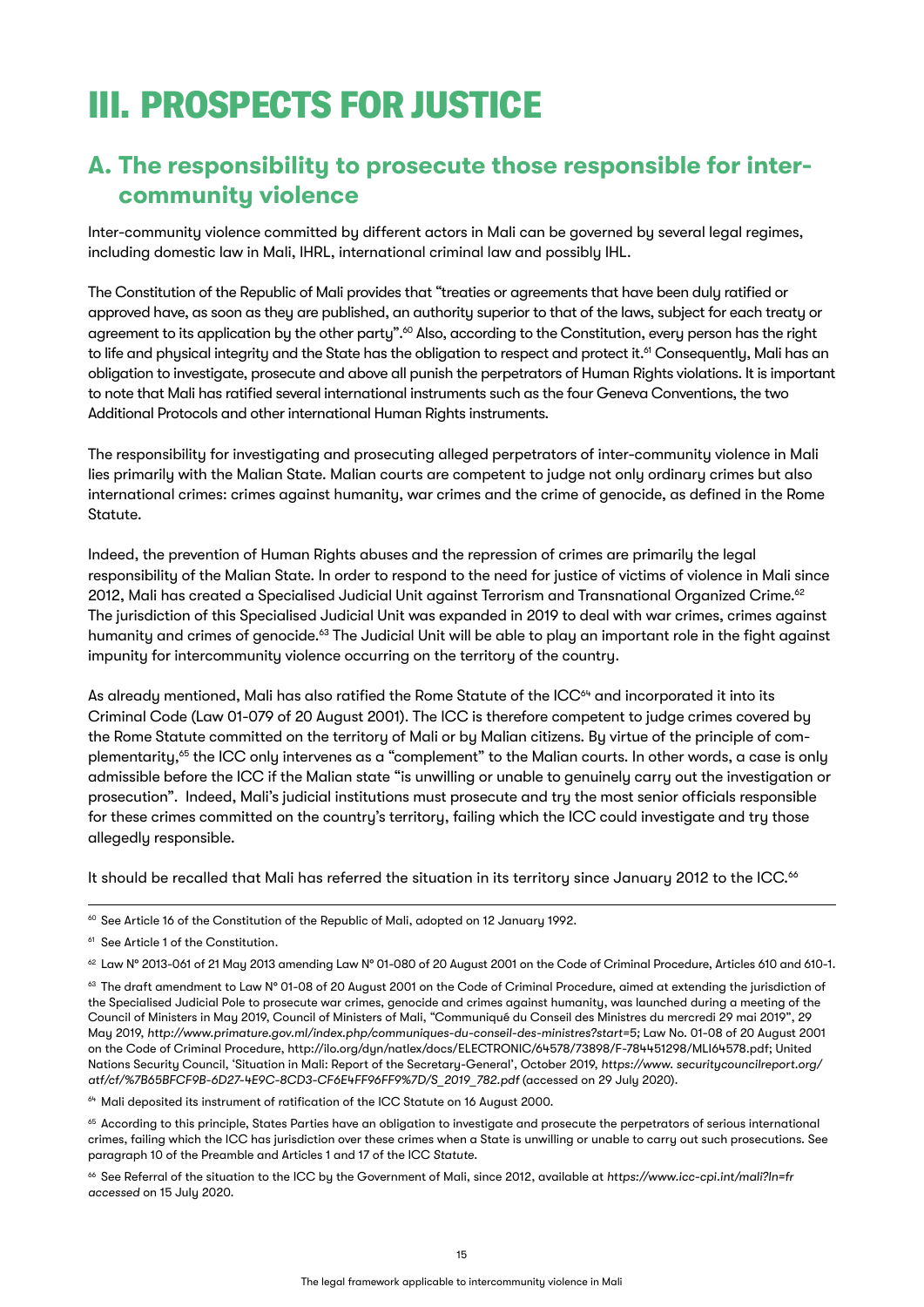<span id="page-15-0"></span>This situation led to the conviction of Ahmad Al Faqi Al Mahdi for war crimes<sup>67</sup> and a case pending at the time of writing (Al Hassan Ag Abdoul Aziz case).<sup>68</sup> In the light of the numerous acts of violence committed against civilians in Mali, complementarity between national and international jurisdictions is therefore of paramount importance in order to put an end to impunity, and above all to bring justice to the victims of such violence.

Indeed, violence of an intercommunity nature perpetrated against civilians in Mali may constitute ordinary offences under Malian criminal law. These acts could also be prosecuted by Malian or foreign courts as international crimes (crimes against humanity, war crimes or the crime of genocide, provided they meet the corresponding legal definitions). The classification as war crimes would only be possible if IHL covers such violence.

### **B. Possible classifications in criminal law**

#### **1. Ordinary crimes**

Intercommunity violence perpetrated against civilians in Mali may constitute ordinary offences under Malian criminal law as crimes and offences against the integrity of the person $69$  such as murder, assassination, homicide.<sup>70</sup> These acts of community violence such as the ones committed against civilians in Mali could also be punished as assault, injury,<sup>71</sup> acts of torture,<sup>72</sup> rape,<sup>73</sup> kidnapping,<sup>74</sup> theft,<sup>75</sup> damage to property<sup>76</sup> and looting.<sup>77</sup> These acts of intercommunity violence in central Mali, among which several victims were illegally arrested and held captive,<sup>78</sup> may constitute offences under Malian criminal law such as illegal arrests and kidnapping of persons, hostage taking and abduction.<sup>79</sup> The Criminal Code provides for different prison sentences for these acts depending on their nature and the circumstances in which they were committed.

#### **2. International Crimes**

International crimes are crimes that are considered particularly serious and affect the international community as a whole.80 As mentioned above, intercommunity violence can be extremely serious, and can be classified as crimes against humanity, war crimes or genocide provided that they meet the constituent elements of these crimes.

Their classification as international crimes is based on the fact that the acts that constitute these crimes "defy the imagination and deeply shock the human conscience".<sup>81</sup> Indeed, these acts violate the very dignity of the human being. Therefore, in addition to the obligation of prevention, all States have an obligation to investigate and prosecute the perpetrators of these crimes. The definitions and specific

- <sup>72</sup> Idem article 209.
- <sup>73</sup> Idem articles 226 and 227.
- <sup>74</sup> Idem article 237.
- <sup>75</sup> Idem articles 252-256.
- $%$  Idem articles 313, 318.
- <sup>77</sup> Idem article 314.

<sup>78</sup> See International Federation for Human Rights, FIDH "In Central Mali, populations trapped by terrorism and counter-terrorism", survey report published in November 2018, p.39.

 $79$  See Articles 237ss. of Law N° 01-079 of 20 August 2001 on the Criminal Code as amended by Law N°2016-039/ of 7 July 2016 amending Law N°01-079 of 20 August 2001 on the Criminal Code.

<sup>80</sup> See Preamble of the Rome Statute.

 $81$  Idem

<sup>67</sup> See *Prosecutor v. Ahmad Al Faqi Al Mahdi,* ICC-01/12-01/15, 24 May 2016.

<sup>68</sup> See *Prosecutor v. Al Hassan Ag Abdoul Aziz* Ag Mohamed Ag Mahmoud, ICC-01/12-01/18.

<sup>69</sup> See Articles 199-203 of Law N° 01-079 of 20 August 2001 on the Criminal Code as amended by Law N°2016-039/ of 7 July 2016 amending Law N°01-079 of 20 August 2001 on the Criminal Code.

<sup>70</sup> Idem articles 199, 202, 203.

<sup>71</sup> Idem article 207.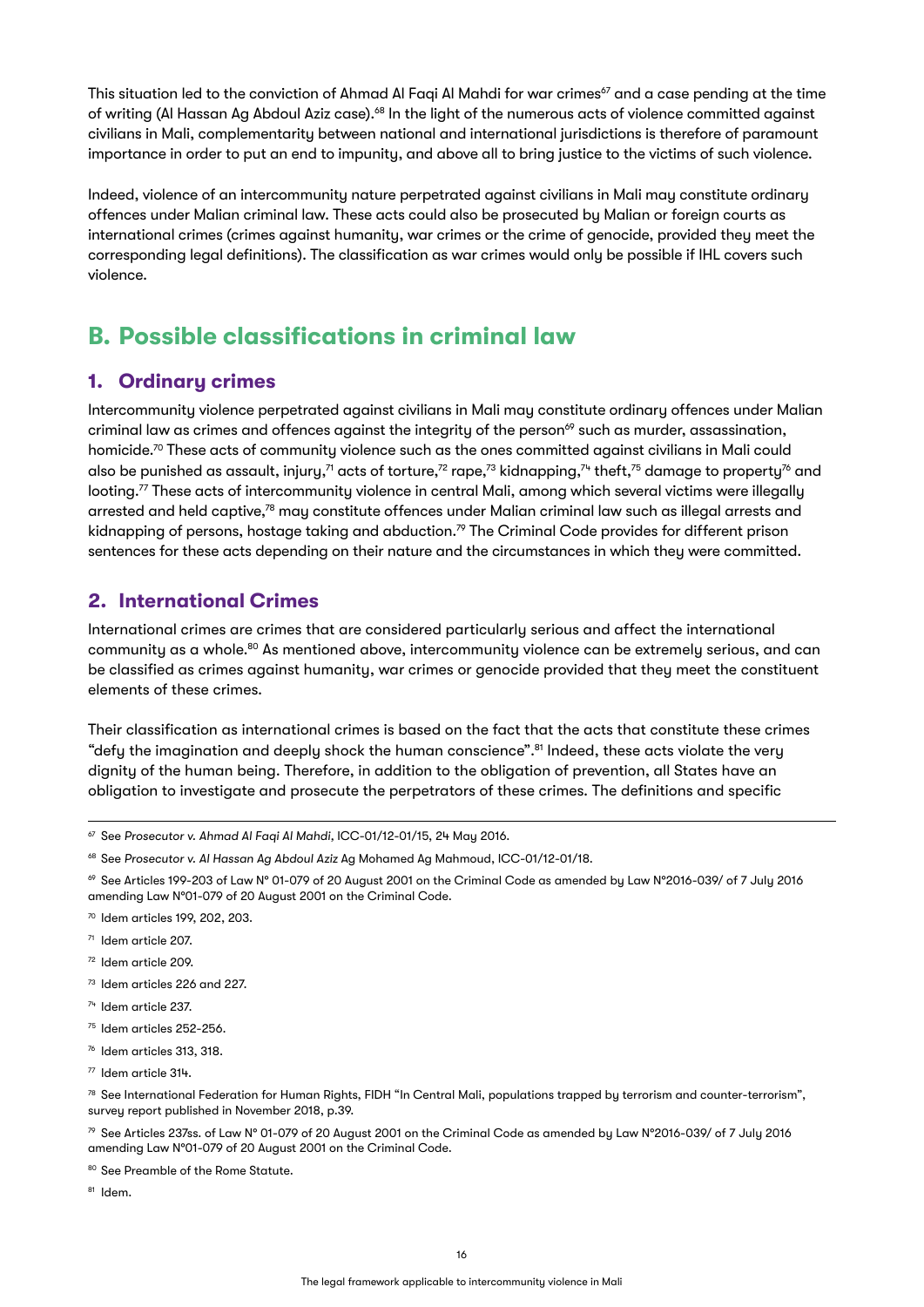elements of these crimes are derived from the 1949 Geneva Conventions and the two Additional Protocols, the Convention on the Prevention and Punishment of the Crime of Genocide,<sup>82</sup> the Rome Statute<sup>83</sup> and other international treaties.

#### **a. War Crimes**

War crimes are committed in the context of an armed conflict. They are grave breaches of the Geneva Conventions of 12 August 1949 and their Additional Protocols and other violations of the laws and customs applicable in IACs and NIACs, when committed "as part of a plan or policy or as part of a series of similar crimes committed on a widespread scale"84 These violations lead to the individual criminal liability of their perpetrators.

In addition to war crimes in IACs,<sup>85</sup> the Rome Statute lists war crimes in NIACs. In particular, in situations of NIAC, the Rome Statute highlights a broad list of acts of serious violations of Article 3 Common to the four Geneva Conventions of 12 August 1949 as well as other serious violations of laws and customs applicable in armed conflicts not of an international nature.<sup>86</sup> Some of these acts include injury to life and limb, murder, cruel treatment and torture as well as humiliation, degrading treatment and hostage-taking.

While not all crimes during an armed conflict are war crimes, war crimes are distinguished by the context in which they are committed, i.e. the existence of an armed conflict. According to the International Criminal Tribunal for the former Yugoslavia (ICTY), the classification of an act as a war crime always requires the existence of an armed conflict and a *nexus* or link between that act and the armed conflict.87 It is important to clarify that a causal link is not required between an armed conflict and war crimes because war crimes are not necessarily the result of any policy or planned acts.<sup>88</sup> Indeed, war crimes are violations of IHL; IHL must therefore apply to the act in order for it to constitute a war crime.

Consequently, in order to determine whether certain violence of an intercommunity nature such as the one committed in Mali can be qualified as a war crime, a link (nexus) must be established between an armed conflict taking place in Mali at the time of the violence (armed conflict between the Malian State and a group or armed conflict between two armed groups) and the acts of violence as specified below. Indeed, violence of an intercommunity nature (murder, sexual violence, looting, etc.) cannot be qualified as war crimes even if it takes place in a country affected by armed conflicts such as Mali, unless a link with the armed conflict is determined.

According to the information available, intercommunity violence in Mali is committed by community-based groups such as "self-defence" groups.<sup>89</sup> In view of the criteria imposed by IHL, some of these so-called "self-defence" groups do not meet the organisational criteria for constituting a party to the conflict. Intercommunity violence committed by these groups for reasons related to the conflict could still be covered by IHL, and could therefore be prosecuted as war crimes (see section II. C1.2 above).

It is important to note that, in the context of Mali, some community violence could be committed by armed groups that are party to the conflict.90 The link or *nexus* between the armed conflict and intercommunity violence leads to the applicability of Common Article 3 of the Geneva Conventions and AP II, which ensure the protection of civilians in situations of NIAC. In this case, such violence could therefore give rise to the criminal liability of the perpetrators as war crimes.

<sup>82</sup> The Convention on the Prevention and Punishment of the Crime of Genocide of 9 December 1948.

<sup>83</sup> See also the Elements of Crimes adopted to assist the ICC in interpreting and applying Articles 6 to 8bis of the Statute, which define the crimes of genocide, crimes against humanity and war crimes.

<sup>84</sup> See Article 8bis of the Rome Statute.

 $85$  See Article 8a, para. 2 (a), (b).

<sup>86</sup> Article 8a, para. 2 (c) and (e).

<sup>87</sup> See Prosecutor v. Kunarac and others, ICTY, Case Nº IT-96-23 and IT-96-23 /1-A, Appeals Chamber, 12 June 2020.

<sup>88</sup> Idem.

<sup>89</sup> See, for example, the report of the UN Secretary-General on the situation in Mali, 31 May 2019, S/2019/454.

<sup>90</sup> See The Defense Post, 30 May 2019, [https://thedefensepost.com/2019/05/30/islamic-state-greater-sahara-west-africa/.](https://thedefensepost.com/2019/05/30/islamic-state-greater-sahara-west-africa/) See also "Radical Islamists Have Opened a New Front in Mali", Foreign Policy, 29 March 2019, [https://foreignpolicy.com/2019/03/29/radical](https://foreignpolicy.com/2019/03/29/radical-islamists-have-opened-a-new-front-in-mali/)[islamists-have-opened-a-new-front-in-mali/](https://foreignpolicy.com/2019/03/29/radical-islamists-have-opened-a-new-front-in-mali/).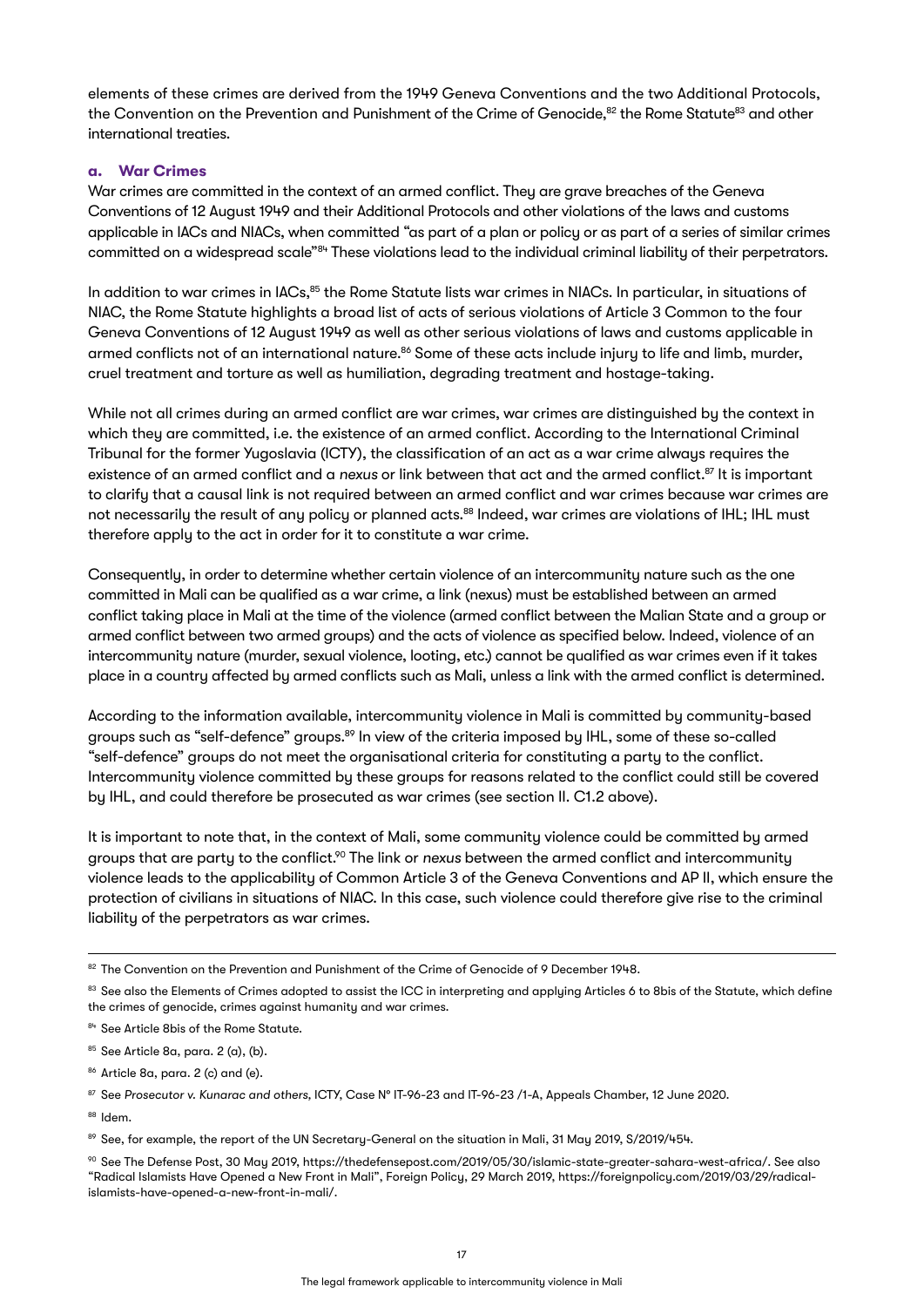#### **b. Crimes against humanity**

Acts of intercommunity violence could also constitute crimes against humanity if the requisite elements of the crime are established. The Rome Statute enumerates a broad list of acts constituting crimes against humanity, "when committed as part of a widespread or systematic attack directed against any civilian population with knowledge of the attack".<sup>91</sup> Some of these acts are "murder, extermination, rape, torture, enforced disappearance of persons, persecution and any other inhumane acts of a similar character intentionally causing great suffering or serious injury to body or to mental or physical health".<sup>92</sup> According to the jurisprudence of the ICTY, these acts must be linked to widespread or sustematic attacks against a civilian population, failing which they cannot be prosecuted as crimes against humanity.<sup>93</sup> It should be made clear that even a single isolated act, resulting from a political system based, for example, on persecution, could be prosecuted as a crime against humanity.<sup>94</sup> Another conclusive criterion for classifying acts as crimes against humanity is the perpetrator's knowledge of the context in which their crime was committed.

Acts of community violence directed against civilians in Mali could present constituent elements of a crime against humanity through certain acts such as murder, persecution and other acts of similar gravity. Some attacks directed against civilians in different parts of the country could be part of widespread or systematic attacks and could be classified as crimes against humanity by a competent court.

It should be noted that, as specified by the ICTY, other acts not listed in Article 7 of the Rome Statute may constitute crimes against humanity provided they are of the same gravity.<sup>95</sup> For example, the multiplication of attacks, sometimes widespread or systematic, against civilians in the centre of the country by different groups (sometimes sufficiently organised) could be prosecuted as crimes against humanity.

It is important to clarify that for crimes against humanity, the acts of violence must be linked to the attack on a civilian population and the accused must have been aware that their acts were linked to it. However, the attack on the civilian population need not be both widespread and systematic,<sup>66</sup> and the violence does not consist solely of physical violence.<sup>97</sup> Consequently, violence as committed against civilians in Mali that is not linked to widespread or systematic attacks against a civilian population falls into another category of crimes ordinary crimes, as discussed above. Therefore, these acts cannot be prosecuted as crimes against humanity.

#### **c. Crime of genocide**

Following the massacres of Peul communities in the village of Ogossagou, in the Bankass circle in March 2019, considered as "the worst atrocity in Mali's recent history" by Human Rights Watch,<sup>98</sup> the UN Special Advisor on the Prevention of Genocide spoke of "the growing ethnicisation of the conflict in central Mali".<sup>99</sup> The crime of genocide, which targets the community dimension of the ethnic, racial, national or religious group, is made up of a series of acts of serious violations of the right to life and physical or mental integrity of the members of these groups with the aim of destroying them, in whole or in part.<sup>100</sup> Like crimes against humanity, and unlike war crimes, the existence of a link with the armed conflict is not required for crimes of genocide: a crime can be classified as genocide whether or not it is linked to an armed conflict.

- <sup>94</sup> See Prosecutor v. Dusko Tadic, Trial Chamber, Case N° IT-94-1-T, ICTY, 1997, para. 649.
- <sup>95</sup> See Prosecutor v. Zoran Kupreskic, Case N° IT-95-16-T, Trial Chamber, 14 January 2000, para. 621.
- <sup>96</sup> See Prosecutor v. Dusko Tadic, note 93, para. 646.
- <sup>97</sup> See Prosecutor v. Valijevic, Case N° IT-98-32-T, Trial Chamber II, ICTY, 29 November 2002, para. 29.

100 See Article 2 of the Convention on the Prevention and Punishment of the Crime of Genocide, adopted on 9 December 1948.

<sup>&</sup>lt;sup>91</sup> See Article 7 of the Rome Statute.

<sup>92</sup> Idem, para. 1.

<sup>93</sup> See Prosecutor v. Dusko Tadic, Appeals Chamber, Case Nº IT-94-1-A, ICTY, 1999, para. 271.

<sup>98</sup> See Human Rights Watch, "How much more blood needs to be spilled?" atrocities committed against civilians in central Mali, 2019, report published in February 2020, p.23, available at *[https://www.hrw.org/sites/default/files/report\\_pdf/mali0220fr\\_web\\_0.pdf](https://www.hrw.org/sites/default/files/report_pdf/mali0220fr_web_0.pdf)* (accessed on 27 July 2020).

<sup>99</sup> See UN News, Global Perspective Human Stories "Central Mali: Top UN genocide prevention official sounds alarm over recent ethnically-targeted killings", published on 28 March 2019, available at *<https://news.un.org/en/story/2019/03/1035661>* (accessed on 27 July 2020).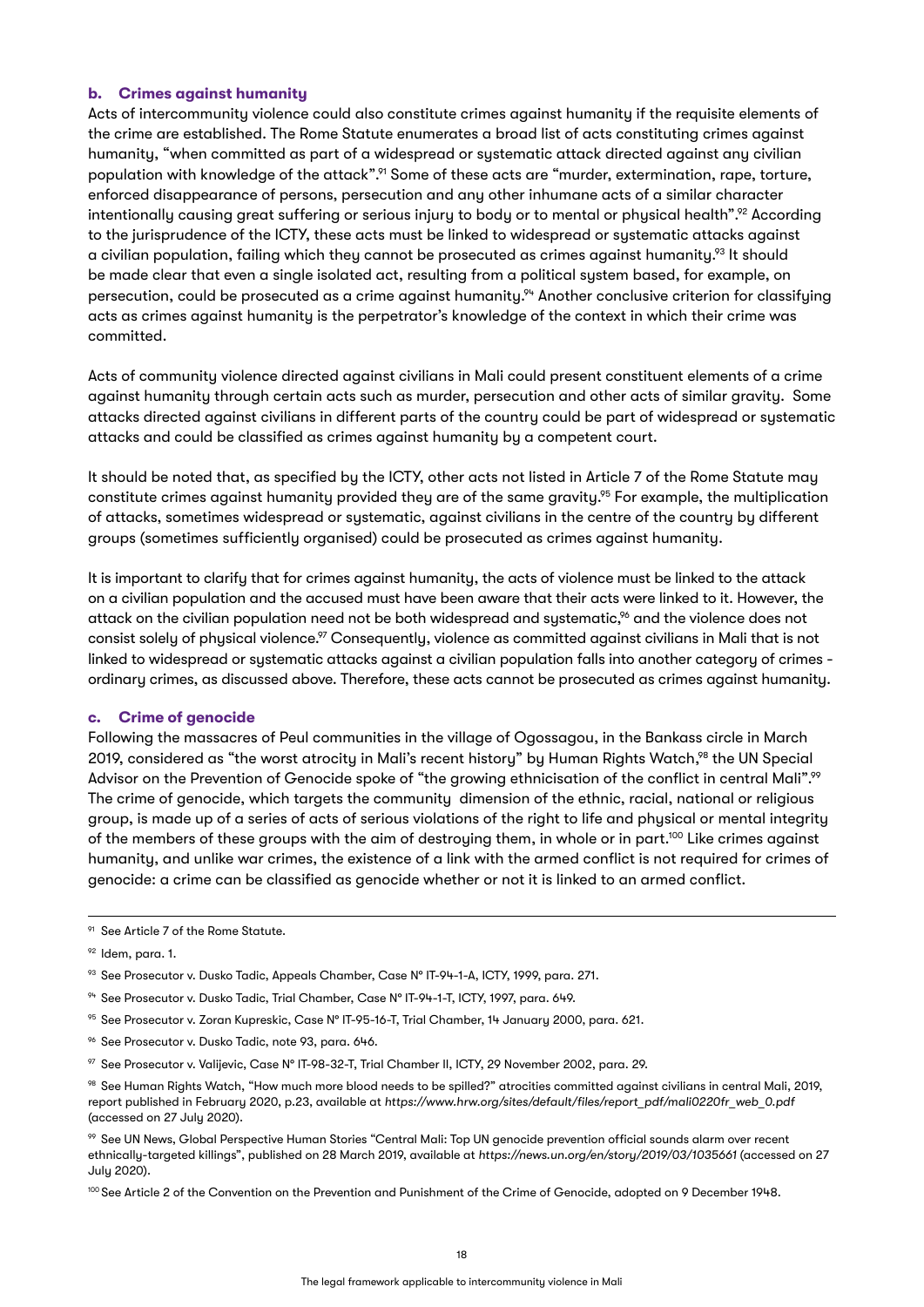The Convention on the Prevention and Punishment of the Crime of Genocide lists the acts<sup>101</sup> that constitute the crime of genocide when committed with intent to destroy, in whole or in part, a national, ethnic, racial or religious group, as such. This definition has been precisely included in the statutes of international criminal jurisdictions.102 The crime of genocide differs from other crimes in that it is accompanied by a special intent: the intent to destroy, in whole or in part, a protected group.<sup>103</sup> This criterion of "special intent" which makes a crime of genocide a crime of unique gravity goes beyond the mere mental element that characterises ordinary crimes. Consequently, according to the case law of the international criminal tribunals, the crime of genocide is considered to be "the crime of crimes".104 The Genocide Convention also provides that, in addition to the execution of the crime of genocide as such, "conspiracy to commit genocide, direct and public incitement, attempt and complicity shall also be punishable".

It should be noted that the present analysis on genocide is not intended to conclude whether or not genocide has occurred in Mali. Rather, it serves as an indication of the requirements for the commission of this crime. Indeed, in light of the specific elements of the crime of genocide, the numerous serious acts of violence committed against civilians in Mali do not appear to present the constituent elements of this crime.

Analysis of the painful events in Mali shows that the vast majority of victims of intercommunity violence seem to be targeted because of their ethnicity.<sup>105</sup> However, the analysis of the modus operandi of the commission of this violence is far from demonstrating specific elements constituting the crime of genocide. This being said, in light of the "growing ethnicisation" of the violence committed, particularly in the centre of the country, it is important to recall the obligation to prevent genocide, which is primarily the responsibility of States.<sup>106</sup> In the face of large-scale violence against civilians on the basis of their ethnicity, the government must therefore invest fully in its preventive function in order to take measures to halt the progression towards ethnically based violence. It should be recalled that Mali ratified the Convention on the Prevention and Punishment of Genocide on 16 June 1974.

101 These acts are :

<sup>(</sup>a) Murder of members of the group ;

<sup>(</sup>b) Serious physical or mental harm to members of the group;

<sup>(</sup>c) Intentionally subjecting the group to conditions of existence that would lead to its total or partial physical destruction;

<sup>(</sup>d) Measures to prevent births within the group;

<sup>(</sup>e) Forced transfer of children from the group to another group.

<sup>102</sup> See Article 4 of the ICTY Statute, Article 2 of the ICTR Statute and Article 6 of the ICC Statute.

<sup>103</sup> See *Prosecutor v. Jean Paul Akayesu*, Trial Chamber, Case N° ICTR-96-4-T, ICTR, 2 September 1998, para. 488.

<sup>104</sup> See *Prosecutor v. Jean Kambanda,* Case N° ICTR-97-23-S, Judgment of 4 September 1998, para. 16.

<sup>105</sup> See International Crisis Group, "Central Mali: Halting Ethnic Cleansing", published on 25 March 2019, available at *[https://staging.](https://staging.crisisgroup.org/fr/africa/sahel/mali/centre-du-mali-enrayer-le-nettoyage-ethnique) [crisisgroup.org/fr/africa/sahel/mali/centre-du-mali-enrayer-le-nettoyage-ethnique](https://staging.crisisgroup.org/fr/africa/sahel/mali/centre-du-mali-enrayer-le-nettoyage-ethnique)*, (accessed on 10 July, 2020). See also Human Rights Watch, "How much more blood needs to be spilled?" atrocities committed against civilians in central Mali, 2019, note 98.

<sup>106</sup> See Article 1 of the Convention on the Prevention and Punishment of Genocide.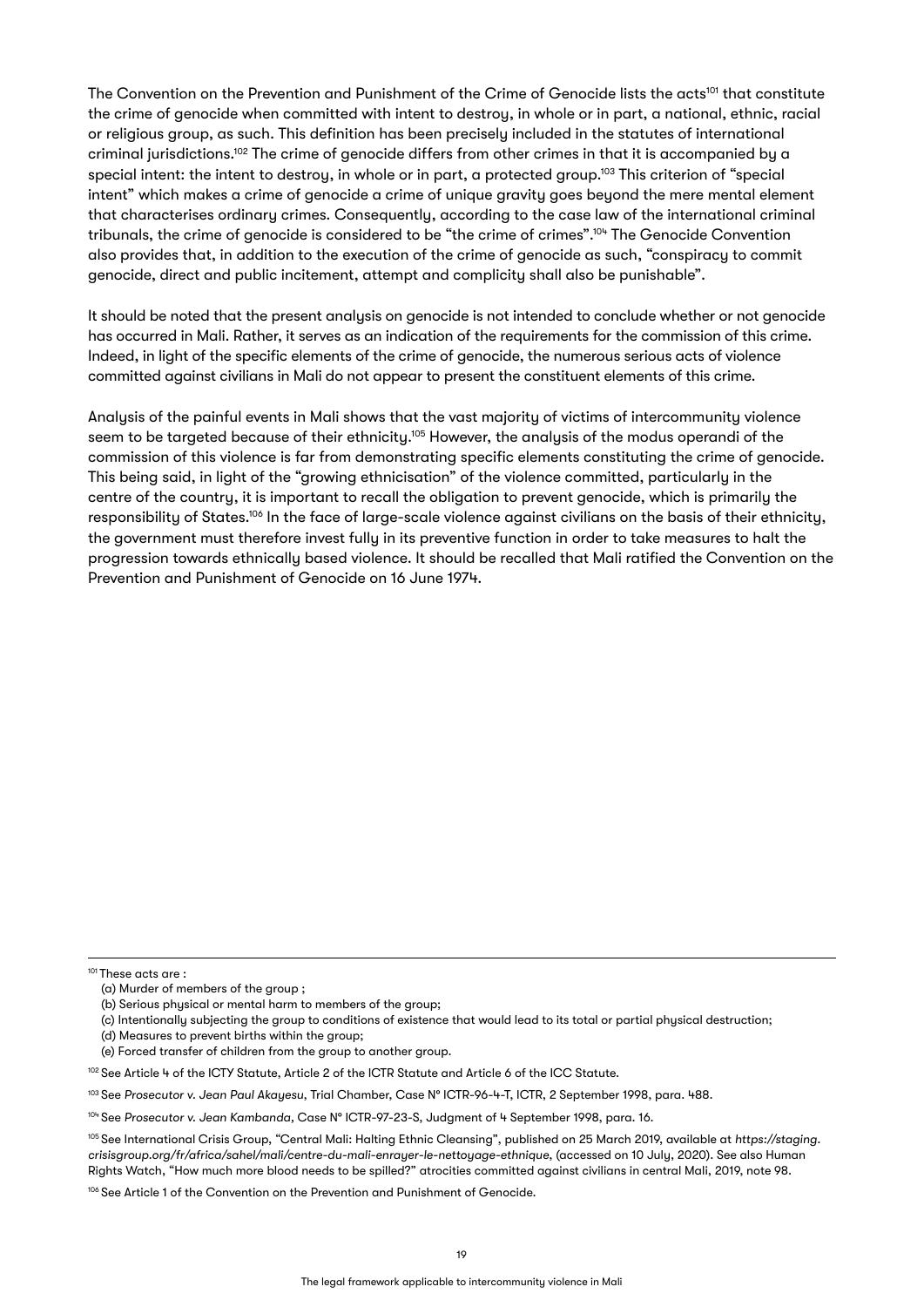# <span id="page-19-0"></span>IV. CONCLUSIONS

This study provides the necessary elements of analysis to qualify intercommunity violence under international law. Such acts, if brought before a competent court in Mali, could constitute crimes under Malian criminal law. The authors of this study also point out that the multiple acts of intercommunity violence committed on the territory of Mali, particularly in the centre of the country, could present elements of international crimes.

It is essentially the obligation of the Malian State to investigate and, where appropriate, prosecute the perpetrators of such violence. The newly established Specialised Judicial Unit against Terrorism and Transnational Organised Crime will therefore be able to play an important role in the fight against impunity for the perpetrators of such violence.

Therefore, in order to respond to the burning need for justice for many victims of this intercommunity violence, this study underlines the importance of complementarity between national jurisdictions and the ICC, which is also competent to judge crimes under the Rome Statute committed on the territory of Mali or by Malian citizens. Hoping that this legal study will be of operational use in the fight against impunity, the IHL Resource Centre of Diakonia Mali recommends to the government the implementation of appropriate measures for the protection of civilian populations in order to curb the cycle of recurring intercommunity violence in Mali.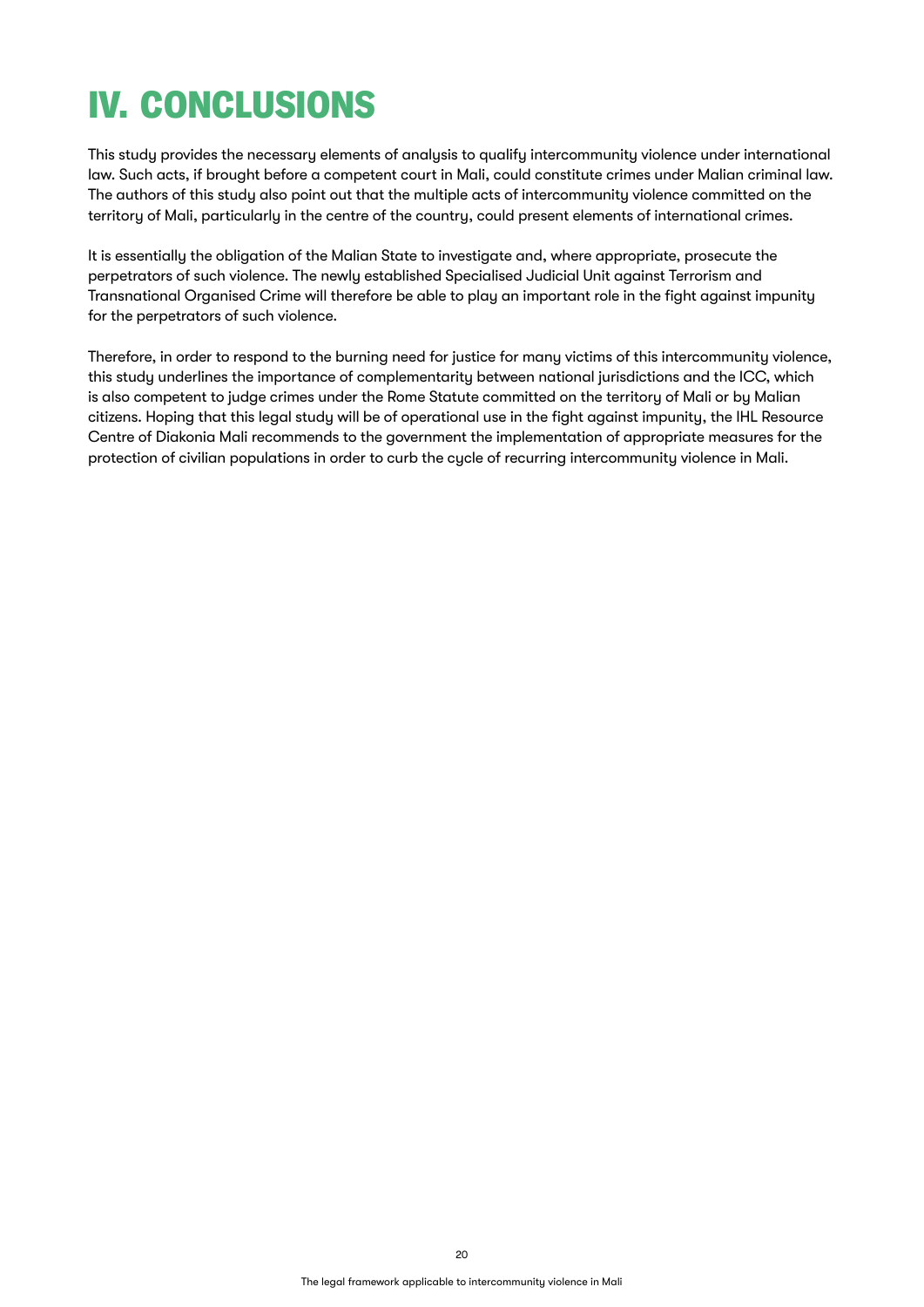### <span id="page-20-0"></span>ANNEX: MAIN ETHNIC GROUPS IN MALI AND MAIN INTER-COMMUNITY VIOLENCE



The cross [\(https://www.la-croix.com/Monde/Maliens-urnes-dimanche-presidentielle-haute-tension-2018-07-28-1300958333](https://www.la-croix.com/Monde/Maliens-urnes-dimanche-presidentielle-haute-tension-2018-07-28-1300958333))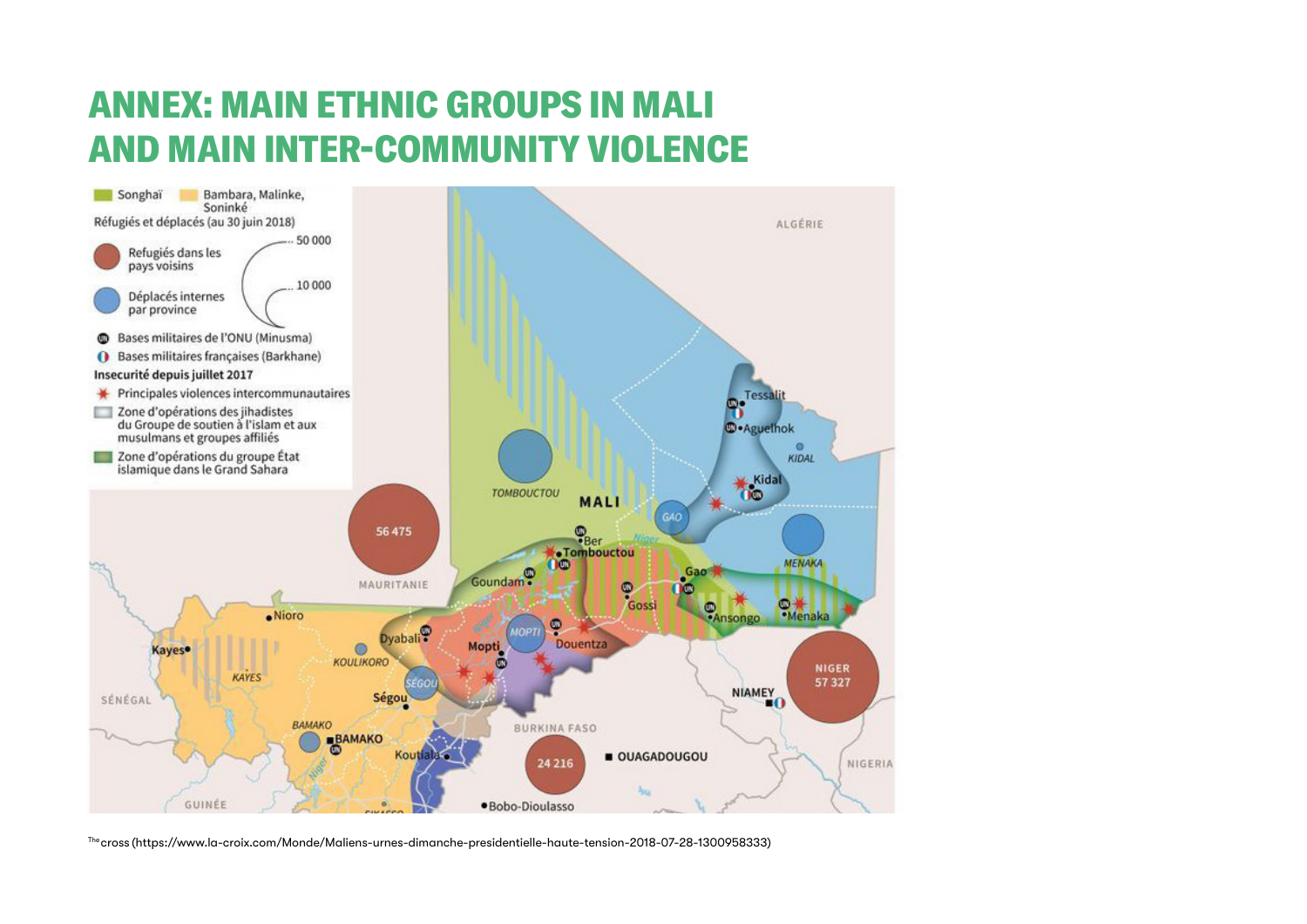# THE INTERNATIONAL HUMANITARIAN LAW (IHL) RESOURCE CENTRE OF DIAKONIA (RC-DIH)

The Diakonia IHL Resource Centre is committed to promoting respect for IHL and International Human Rights Law (IHRL) in Mali and the Sahel region. We believe that by promoting respect for basic legal standards in the most difficult circumstances, we can help create an environment in which people and their communities can live side by side in peace and with full respect for their fundamental rights.

Our work on IHL and IHRL flows directly from Diakonia's overall strategic objectives in six distinct areas of intervention. In particular, the Conflict and Justice Intervention Area sets out the specific objective of strengthening protection in armed conflict, which guides our work in promoting respect for IHL and IHRD.

The priorities under this objective are as follows:

- Mobilise to hold duty bearers accountable for their conduct in armed conflict,
- Provide impartial monitoring and impartial reporting on IHL and IHRL violations during armed conflict,
- To provide objective and strategic information and analysis on IHL and IHRL in armed conflict and develop tools for relevant stakeholders,
- Advocate for the respect, protection and exercise by States of the rules and principles recognised by IHL and IHRL, including so-called "third States" (States not involved in a conflict),
- Strengthen strategies for the protection of women and men during armed conflict.

The Diakonia IHL-RC in Mali adopts a broad and flexible approach to the dissemination of IHL and IHRL with the aim of informing and assisting stakeholders to apply and integrate IHL and IHRL issues in their respective mandates.

**Would you like to know more about IHL and its applicability to the current context in Mali?** Please contact: [ihl@diakonia.se](mailto:ihl@diakonia.se)